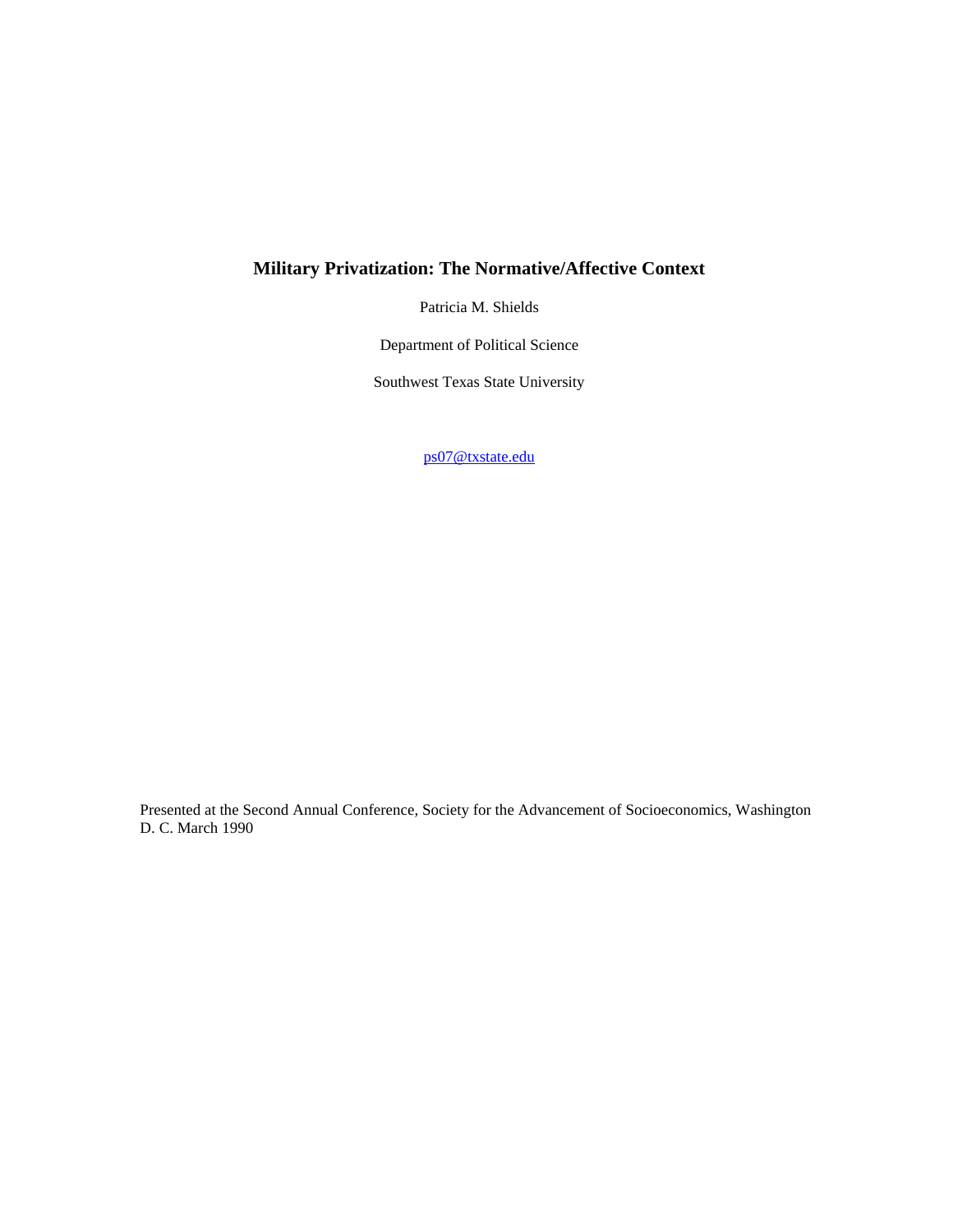### Military Privatization: The Normative/Affective Context

# Patricia M.Shields[\\*](#page-1-0)

"If we desire to secure peace...it must be known that we are at all times ready for war."

### George Washington, Address to Congress, 1793

What does it mean to be ready for war? Readiness is more than superior weapons. It is also a cultural milieu that supports warrior values and norms. Privatization policies are implemented within the organizational culture of the warrior. This paper deals with the impact of privatization policies on the culture of an institution.

### **Trends in Military Privatization**

l

Privatization rationalizes government by introducing market or market-like mechanisms to the delivery of public services. Advocates maintain that privatization contains costs by bringing the benefits of competition to the public sector.  $\frac{1}{1}$  The method most commonly associated with privatization is contracting. The military has relied on contracting for decades to meet its hardware needs.

Trends in the privatization of the military, however, go well beyond the simple case of weapons systems contracting. Cost containment techniques such as cost effectiveness analysis and program budgeting introduced by economist Charles Hitch during Robert McNamara's tenure at DOD represent initial attempts to use market-like mechanisms to contain costs (quasi-privatization). Interestingly, before the term privatization became popularized by conservative economists like E.S. Savas, David Segal and Joseph Lengerman used the term to refer to McNamara's reforms.

"The military was ... *privatized* under McNamara, when the ideologies and practices of systems analysis and operations research removed from the military calculus variables which could not easily be quantified, such as cohesion and morale. Since the benefit of unit solidarity could not be calculated, cost-benefit analysis removed *affect* from management consideration." (Segal and Lengermann, 1980: 182) (emphasis added)

<span id="page-1-1"></span><span id="page-1-0"></span><sup>\*</sup> This research was supported by a Southwest Texas State University Organized Research Grant and by a one semester Faculty Development Leave. The author would like to thank Col David Garber US Army, Ret., Lt. Col. Robert Norvell, Regular USAF Ret., Col. Cole Murphy, US Army Ret., and Chief Mst. Sgt. Bill Childers , USAF Ret. for comments on earlier drafts. The author would also like to thank Charles Moskos for his insight and encouragement. 1 <sup>1</sup> See for example, Bennet, (1983); Butler, (1985); Hatry, (1983); Moore, (1987); Poole, (1985); Savas, (1987).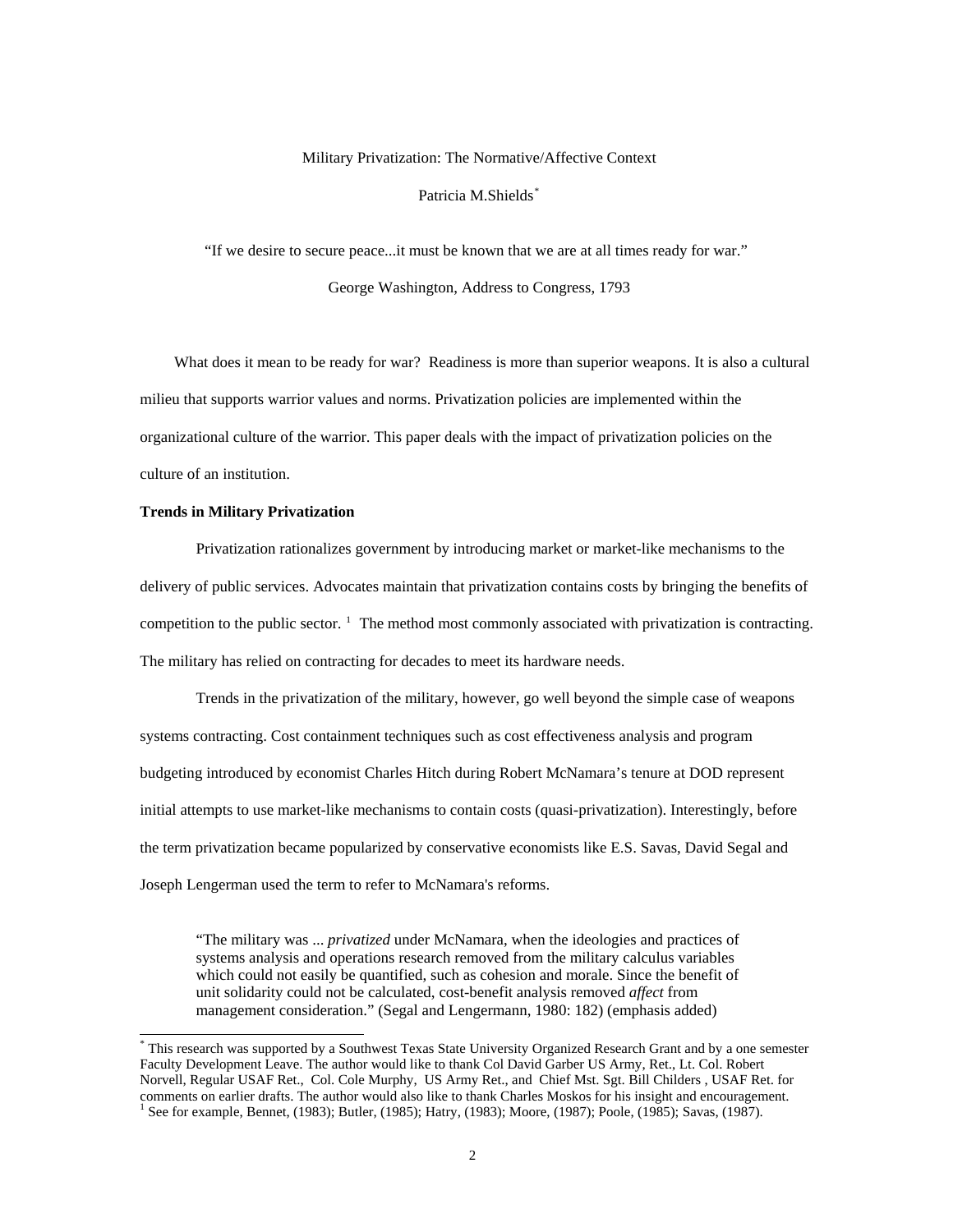The elimination of the draft is a second phase of privatization. Here econometric labor supply models were used to estimate volunteer enlistment rates. Economic variables such as relative wages and unemployment became cornerstones of the model. The unfair draft tax and allocative inefficiencies associated with artificially low draft wages were additional economic arguments. Although its beginnings were often shaky, the success of the volunteer military reveals that manipulation of economic incentives influences enlistment and retention.

 In the third phase of military privatization, private sector employees increasingly perform tasks traditionally assigned to uniformed personnel or career civil servants. These newly privatized functions are widespread and varied. For example, US firms have manned and operated distant early warning lines and carried out surveillance of cease fire lines (Siani). In addition, the everyday activities of running and operating a base such as mess attendant services, grounds maintainence, trash collection, mail service, utilities maintenance, automated data processing, aircraft maintainence and fuels management programs are routinely contracted out. The Army also contracts out functions such as dentistry and nursing. Training on high tech weapons systems is a new growth area in service contracting.

 In addition, DOD makes widespread use of professional service contracting. These contracts involve such processes as program management and support services, foreign/national securities policy studies, intelligence studies and program evaluation. Professional service contracts are often awarded to consulting firms for the purpose of monitoring a larger (weapons system) contract. Hence, in some cases government's monitoring role is once removed from the actual weapons system.

# **Institutional Tensions**

 $\overline{a}$ 

 Clearly, privatization policies have been adopted and integrated into the fabric of the modern military. At first glance, there would appear to be a natural clash between the principles and assumptions that guide the warrior and the economist. The successful military leader is tested in battle. In this uncertain, violent, emotion-charged environment he orders soldiers to risk their lives and kill others for a greater good.<sup>[2](#page-2-0)</sup>

<span id="page-2-0"></span> $2\,$  I am purposely using the male gender because the warrior culture is a male culture.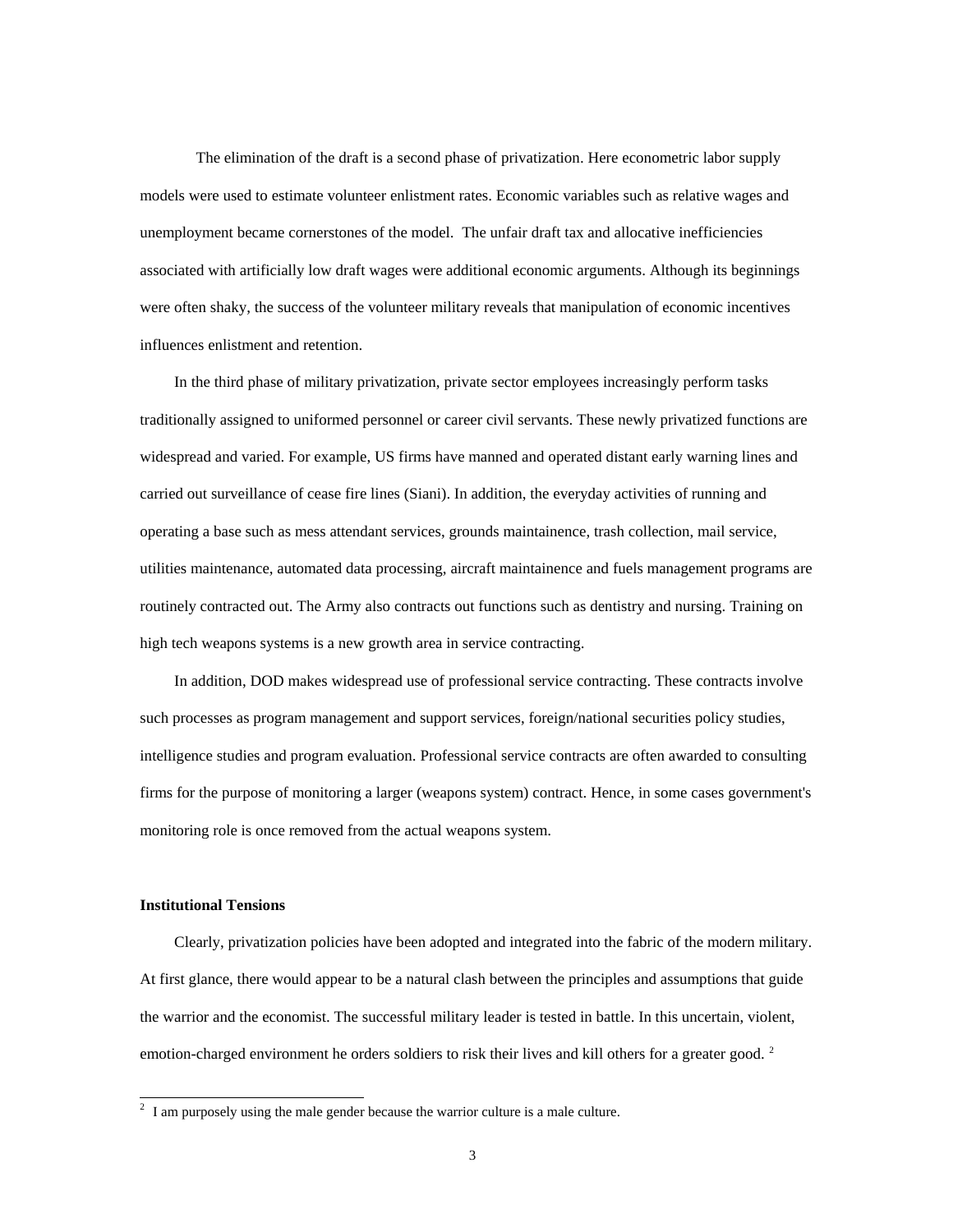Combat units are more successful if they are cohesive. (Kaufman, 1987) In socioeconomic terms, if the band of brothers are a tight knit "We" they will be better killers and more apt to survive. Combat effectiveness may be jeopardized if the soldiers are utility maximizing, rational employees.

 Manifestations of institutional tension associated with the discordant values of the warrior and the economist exist. An obvious example is the on going debate over the erosion of leadership and the rise in management.The early economists advocated management. The Pentagon needed managers trained in the philosophy and techniques of efficiency. Business management techniques were adapted to the case of defense. Warriors argue that many of these management principles and techniques undermine leadership. The warrior/leader must call upon higher values to inspire combatants to risk their lives and kill an unknown enemy. Managers motivate employees to do their job.

 Aside from the leadership management debate, institutional tension is also manifested through criticisms of particular privatization policies such as the volunteer military. Critics such as Charles Moskos contend that the military is becoming more like a civilian employer and less like an institution. In this new world, warriors become employees. Obviously, traditional values and norms clash with the soldier/employee vision.

 Privatization policies were not designed to undermine the warrior spirit. Rather they stressed efficiency in allocation decisions. At one level, there is no tension between the warrior and the economist. The warrior wants the largest bang for the buck. The real problem occurs when the policy changes advocated by economists begin to erode the institutional culture and the professional ethic (the Normative/Affective (N/A) context). This is where the tension is manifested.

 The warrior of the late twentieth century has had to adjust to more than privatization policies. The high-tech nuclear age brought with it deterrence. The warrior now possessed the most sophisticated and lethal weapons imaginable. Yet, to use them would assure world destruction. Warriors can lose their sense of mission and purpose while they wait for war. The high tech revolution also brought with it changes in the tasks warriors performed. In earlier eras, there was a sharp distinction between the activities of the soldier and the civilian. This distinction blurred as the overlap between civilian and military occupations grew.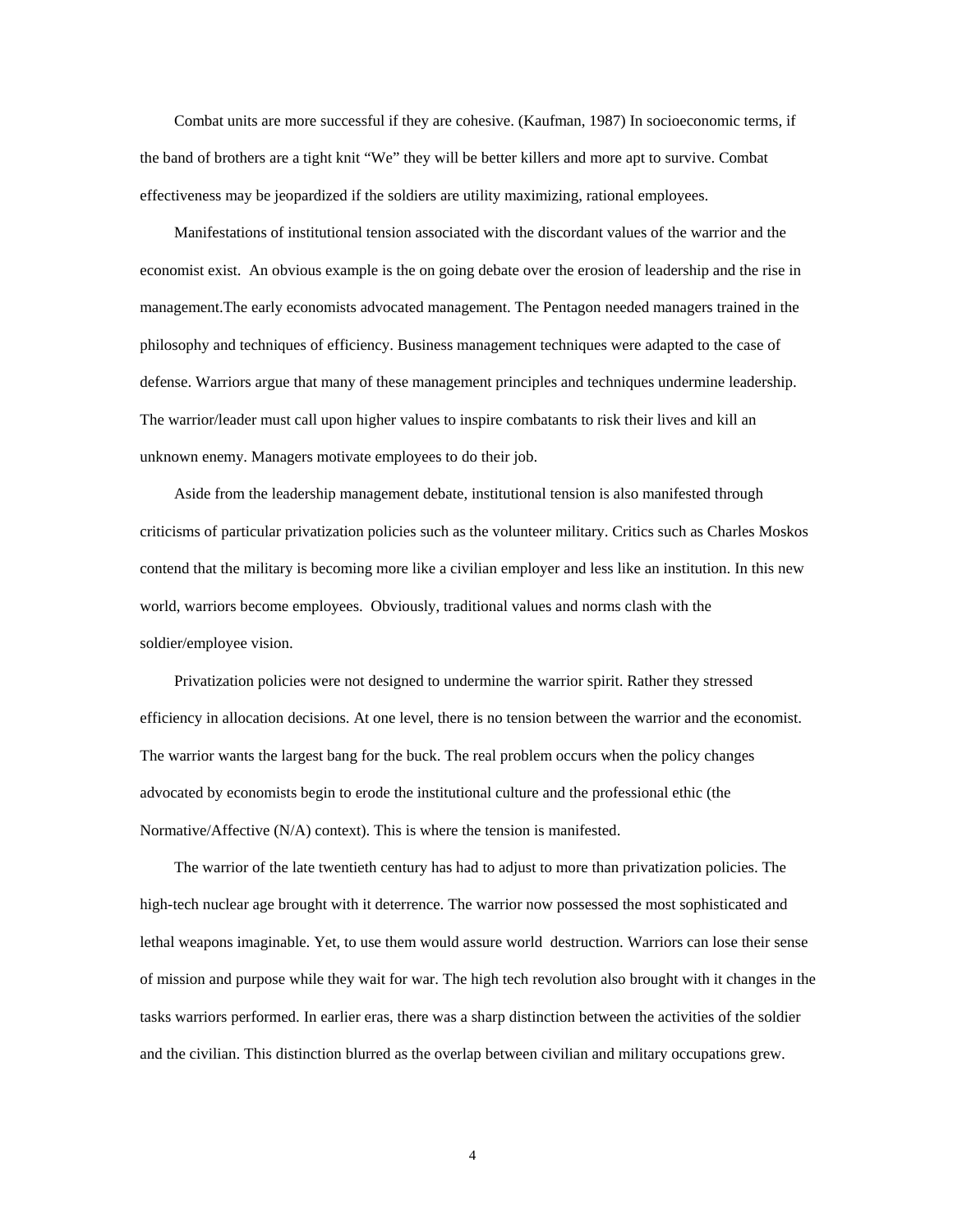Large cadres of technicians are needed to support sophiscated weapons. Military skills now have greater applicability to the civilian labor force.

 One might speculate that privatization policies are a natural outgrowth of the larger societal trends. Any tension that the warrior is experiencing adapting to the new environment can be traced to these forces. However, I believe many of the concerns of the warrior can be traced to policies advocated by economists (privatization policies). James Fallows commented on the tension between the warrior norms and the economist's policies in National Defense.

> "American defense has been greatly shaped by the economists pattern of thought and those of the manager... The warrior's perspective has counted for little." (Fallows,1981:181-182)

Since the 1981 publication of National Defense, the economists pattern of thought and recommendations have made even greater inroads.

# **The Normative/Affective Context**

The next section will outline the warrior's Normative/Affective  $(N/A)$  context<sup>[3](#page-4-0)</sup>. Whenever professionals are motivated by factors other than self interest (Doctors--healing; social workers--helping; teachers--learning) they are defining and reinforcing the Normative/Affective context within which policy is implemented. The military's N/A context is useful to explore because it is extreme and well defined. Rituals such as boot camp, parades, medal ceremonies, and the oath of office are ways the Normative/Affective context is built.

 An exploration of the military's Normative/Affective context also demonstrates some of the problems social scientists face when studying norms, values and affect. Military norms and values center around preparing and fighting war, a ghastly subject that is likely to tap into the scholar's own fears and value system.

# **Central Norms and Values**

<span id="page-4-0"></span><sup>&</sup>lt;sup>3</sup> For a complete discussion of the Normative/Affective context see Etzioni, (1988).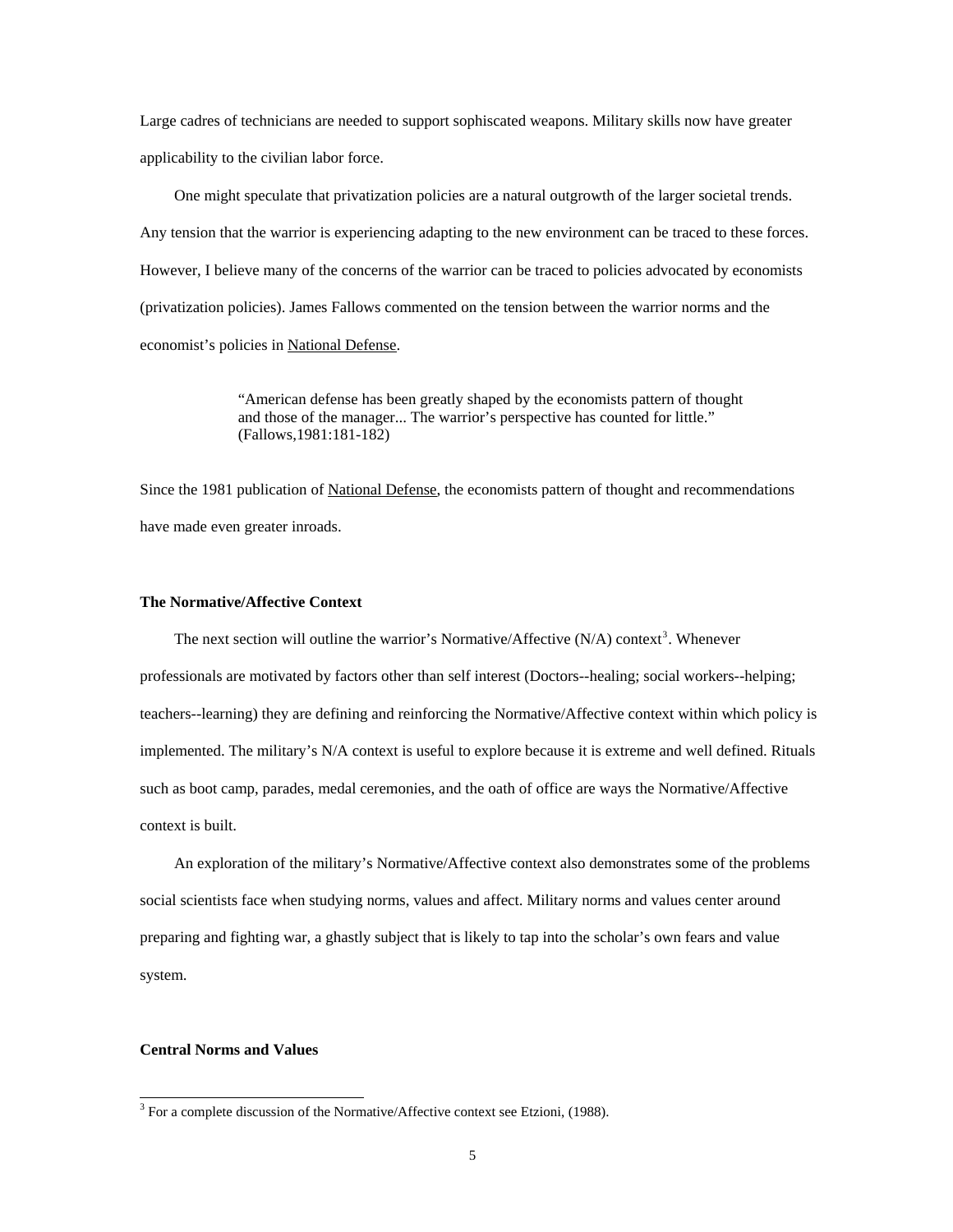"Moral elements are among the most important in war. They constitute the spirit that permeates war as a whole, and at an early stage they establish a close affinity with the will that moves and leads the whole mass." (Clausewitz, 1976: 184)

The norms and values of the warrior are in many ways universally understood. They are found in ancient poetry such as the Illiad and in modern best sellers such as Red Storm Rising. Virtually every major nation throughout history has had a military. Hence, moral elements transcend time and are international.

 It should be noted that this depiction of the warrior norms and values is idealized. Clearly, norms and values are not stable and the activities of everyday life often depart dramatically from the ideal.

Nevertheless, I will focus on ideal ethical precepts because they represent a standard of reference. Also, they can have a meaningful impact on personal conduct. (Sorley, 1979:159)

 There will always be a gap between the ideal and the reality. The ideal is important because it should motivate behavior. Problems arise when the gap between between aspiration and performance becomes too large, then the ideal is no longer useful because it fails to motivate achievement (Sorley, 1979:158). All systems contain elements which may corrupt the ethical foundations of its members. The warrior is concerned that privatization policies have a corrupting influence. That they provide opportunities to corrupt an individual's ethics and in that way increase the gap between the ideal and reality.

 Another factor central to understanding the warrior is his view of human nature. He emphasizes the dark side. In his classic, Samuel Huntington addresses this issue. The professional soldier's business is war.

 "the military ethic views conflict as a universal pattern throughout nature and sees violence rooted in the permanent biological and psychological nature of men. As between good and evil in man, the military ethic emphasizes the evil. Man is selfish. He is motivated by drives for power, wealth, and security....As between the strength and the weakness in man, the military ethic emphasizes the weakness. Man's selfishness leads to struggle but man's weakness makes successful conflict dependent upon organization, discipline, and leadership....the military man emphasizes the importance of the group as against the individual. Success in any activity requires the subordination of the will of the individual to the will of the group." (Huntington, 1964: 63)

 Interestingly, the economist and the military man both view individuals as selfish. For the economist, selfishness fosters competition which promotes abundance and the greater good. They, thus, conclude the individual should have primacy over the group. The warrior, on the other hand, believes this selfish nature leads to conflict and eventually to violent conflict. The warrior prepares for violent conflict by subordinating individual preferences to those of the organization.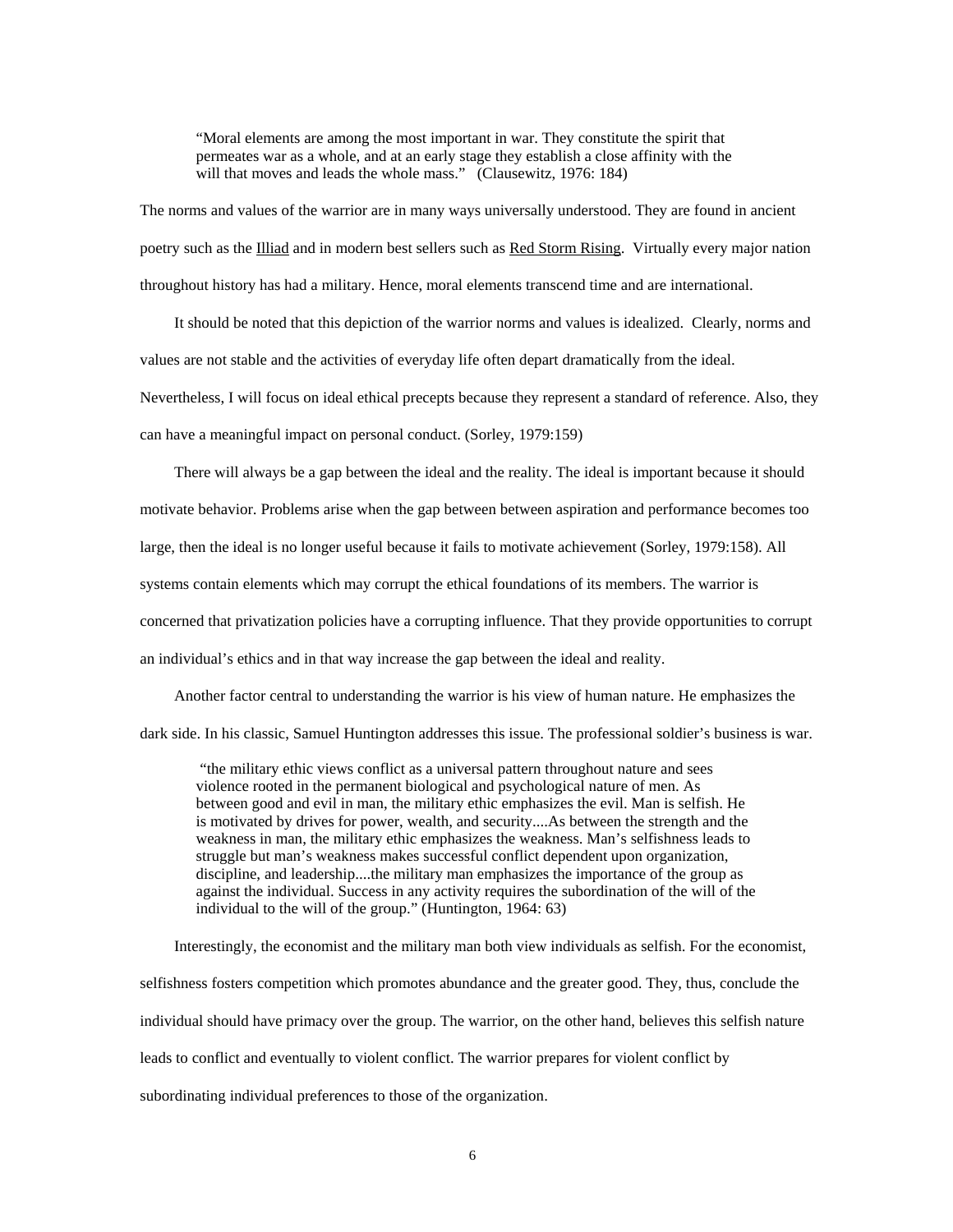Economists stress the value-free nature of efficiency. Concepts such as good and evil are alien to their discourse. The warrior, on the other hand, emphasizes the dark side of man. Warriors confront evil and are expected to deal with many of the consequences of this evil such as war, and violence. Nevertheless, the ideal warrior strives to maintain a virtuous way of life. Military virtues are "none the less virtues for being jewels set in blood and iron" (Toynbee, 1939: 644) .

### **Duty, Honor, Country**

 This West Point motto summarizes many important warrior virtues. The term duty refers to obedience, obligation, and willingness to make sacrifices. According to Huntington the "supreme military virtue is obedience" (Huntington, 1964:74). Military organizations are hierarchical in nature. For the system to work those in charge at each level need instantaneous and loyal obedience from subordinates. The inherent uncertainty of war dictates the need for quick and immediate obedience. Duty also embraces the notion of obligation. Warriors have an obligation to serve and sacrifice for the nation.

 A soldier with honor knows how to distinguish between right and wrong and has "the courage to adhere unswervingly to the right." (The Officers Guide,1956:254 quoted in Sorley, 1979:145).Honor is also an umbrella term that embraces concepts such as integrity and trust. These are the wellspring of military ethics (Sarkesian and Gannon, 1979: 135). Without integrity and trust a leader cannot be confident that orders are being carried out or that they are based on accurate intelligence. (Ryan, 1979: 189).

 Honor also embraces competence. Incompetence may involve assigning an illqualified soldier to repair a tank. Later, soldiers, either during combat or training exercises, may die as a consequence. The stakes of incompetence are so high that some have declared incompetence in a military context immoral (Wakin,1984:59-62). General Sir John W. Hackett blames the needless death of British and French troops during World War I on incompetent leadership (Hackett, 1979: 88).

# **Affective Considerations**

 In addition to normative components, the warrior's culture is finely tuned affectively. The affective context can be seen in the rituals that define military life such as the tough initiation of boot camp, neatly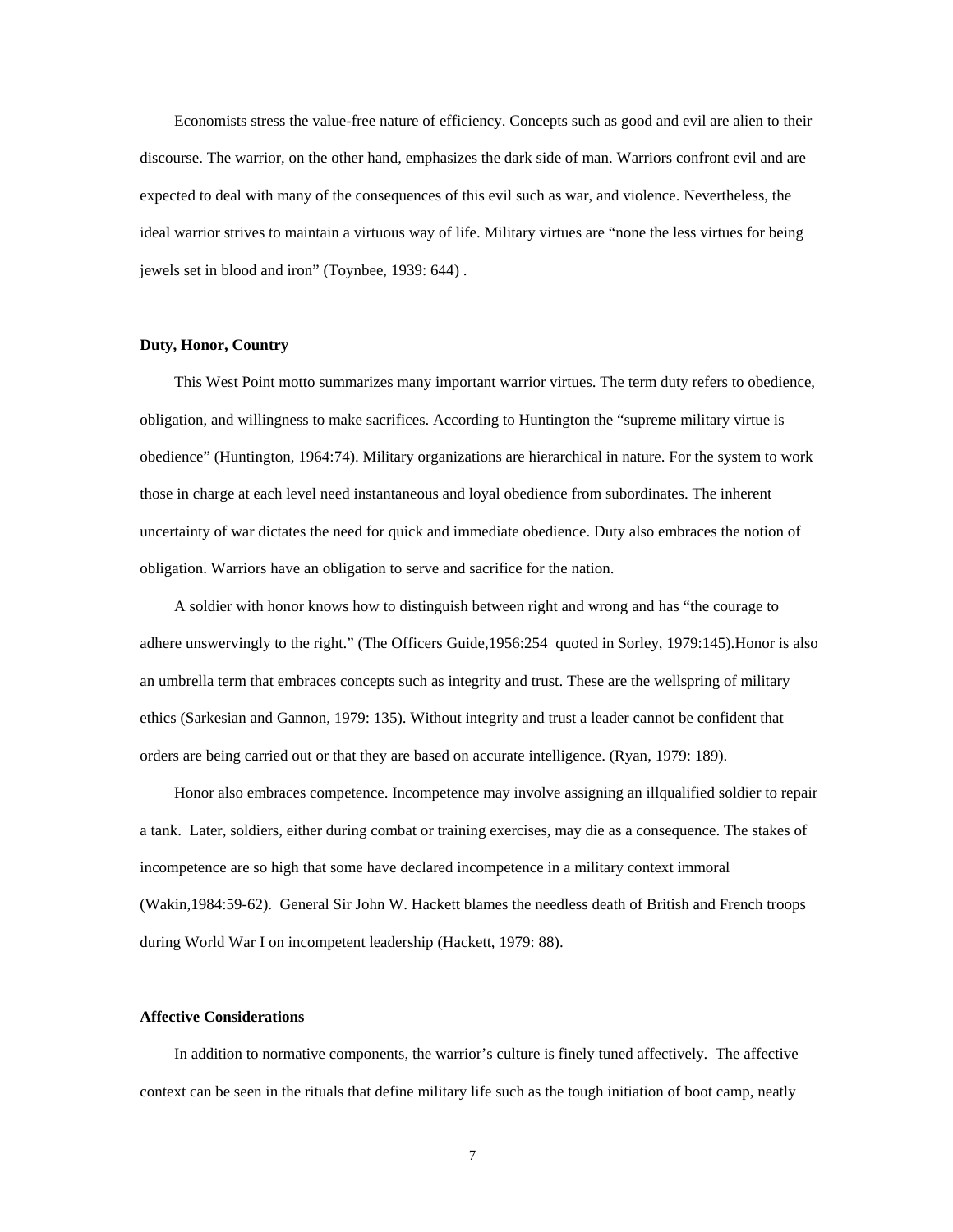pressed uniforms, the raunchy jody calls during marches, monuments to past glory, and the draping of a flag over the casket of a dead warrior. Clearly, the funeral of a heroic soldier combines high moral principles and deep emotions as few events can. There is also the importance of courage and the stark terror of combat.

### **Esprit-de-Corps**

 The warrior places a high value on morale or the "feeling of unity that gives the soldier the courage to fight."(Segal & Segal, 1983:156) While a soldier may join the military for a variety of reasons (getting a job, patriotism, the draft) the actual willingness to fight is based in large part on the cohesion of the fighting unit. Hence, feelings such as esprit-de-corps, and brotherhood play an integral part in military success.

 During World War II "no more that one in four American infantrymen ...fired their weapons at the enemy, even under the most desperate conditions."( Kaufman, 1987:48) Scholars trace this fact to problems with unit cohesion. Hence, even in a war where patriotism ran high, poor unit cohesion produced severe problems with performance. The problems of World War II can be traced to a cohesion-destroying rotation and replacement system (Kaufman, 1987: 53). Cohesion requires trust.

 "Trust between leaders and subordinates and between a soldier and his peers... Trust is built through daily interaction and working together over an extended period of time- small unit cohesion. Cohesion is the glue that holds units together, keeps them fighting and prevents psychiatric casualities." (Kaufman,1987: 53)

 Cohesiveness, brings other benefits. It helps control the behavior of unruly individuals. For example, peer pressure stops angry outbursts from escalating into fights. (Miller, 1985: 92) This is particularly helpful when men are sleep-deprived, living in cramped, hot, damp quarters; conditions where tempers are likely to be short.

 Aside from small unit cohesion, the warrior also values a feeling of unity among uniform members on a larger scale. The military is a community within a larger society. Moreover, it is a community which takes pride in "taking care of its own." The military base provides this sense of community. The military base is a geographic community where almost all the necessities of life can be found. It is also a community in a psycho-social sense. Members of a base "share a common culture or practice a common way of life. There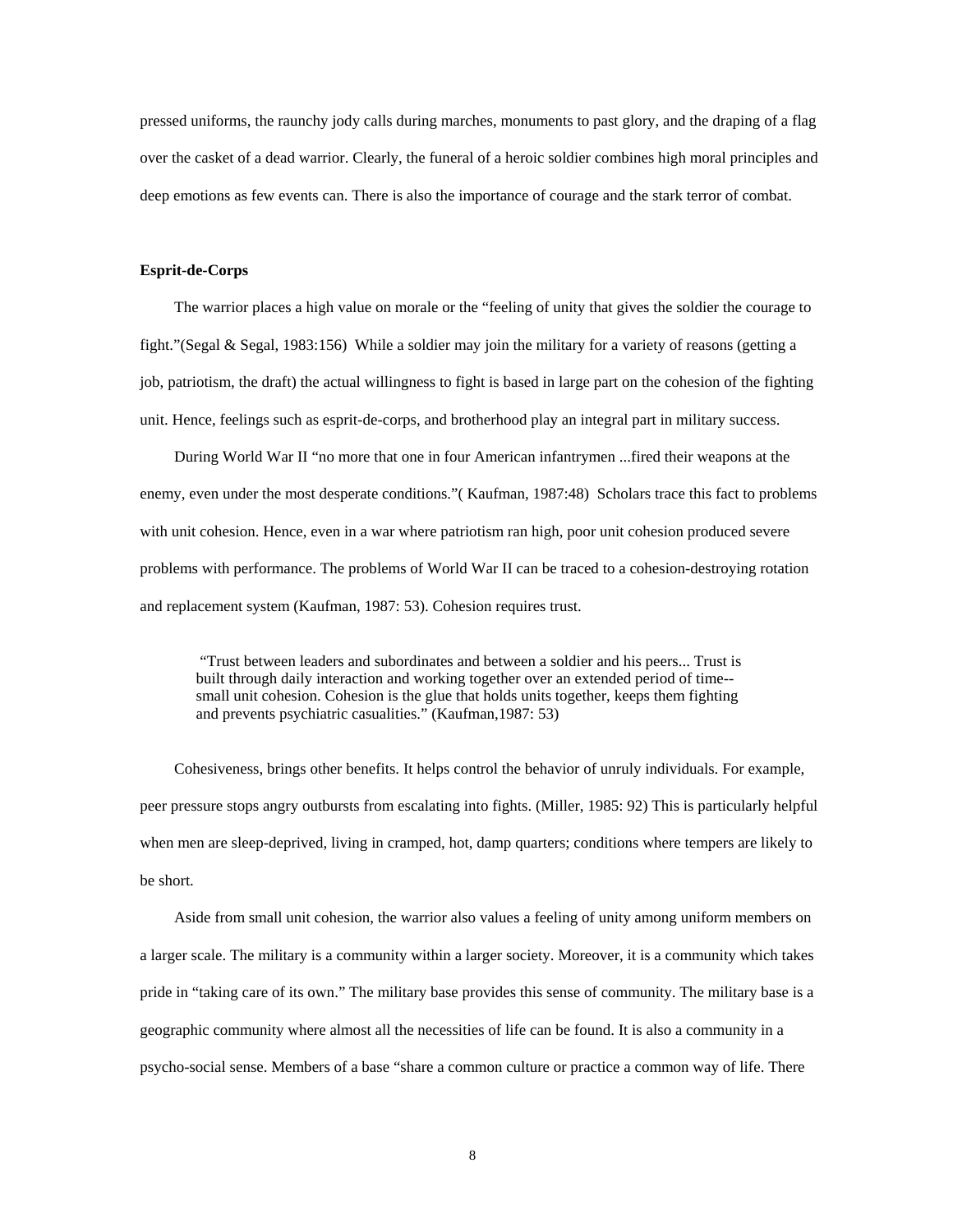exists a kind of community of fate." (Coates and Pellegrin,1965: 373) The base provides the community which supports the warrior.

### **Macho-culture**

 Perhaps the military has traditionally stressed discipline because it had to rely on late and postadolescent boys/men. This is a time in life characterized by relatively greater risk taking and daring; qualities that may be useful in combat. Young men seek adventure, and have fewer family responsibilities. They also bring with them a unique post-adolescence macho culture. This culture in some respects emphasizes possession of the "manly virtues". "The ability to consume alcohol in quantity and the ability to meet one's work obligations in spite of doing so is highly valued. To be successful with women, to defend one's person in physical combat, to laugh in the face of hardship and disaster" (Coates and Pellegrin, 1965: 398). This is the culture of the military peer group and an integral component of the affective context.

# **Will**

 Will is an intangible identified by Clausewitz (1976:77). Will is the determination of the fighting force to press on. It is a factor which explains how armies overcome seemingly impossible obstacles and prevail. In Vietnam and Afganistan one might speculate that the United States and the Soviet Union lacked necessary will and the natives had tenacious will. This may be the critical factor that explains why neither world power was victorious against a small third world country.

# **Nurturing and Responding to Affective Elements**

 The affective context is nurtured and exploited by the military. For example, when a Task Force of the 101st Army Air Borne Division was preparing to deploy to the Sinai as part of a multinational observer force, the Army paid careful attention to the affective milieu. These men were issued special uniforms (including shoes, hats and canteens) well in advance of departure. This gave them status while still at Ft Campbell. They were given a big sendoff, with a band and a rousing speech. Capt. John Miller described the event,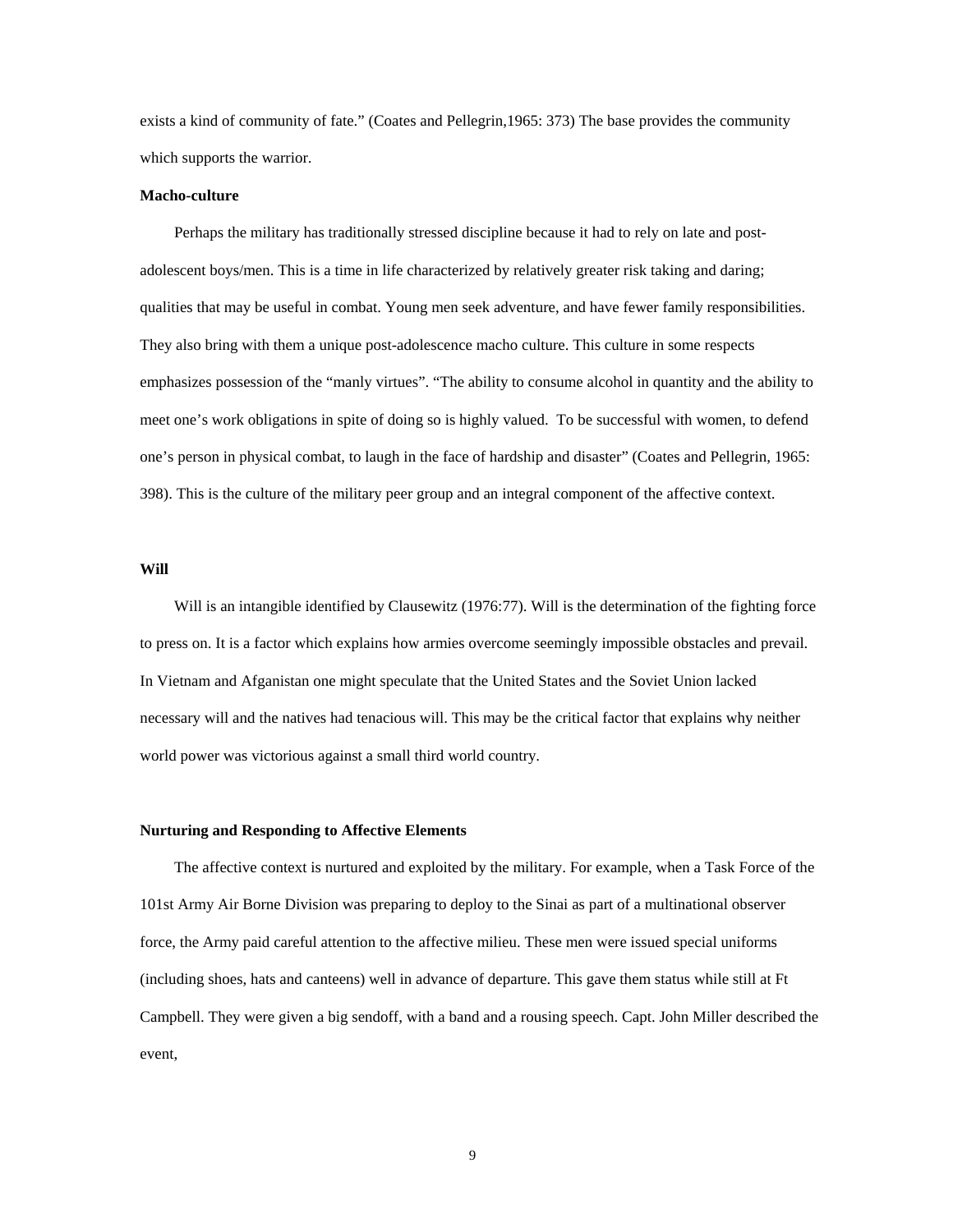"When you look at some of these eighteen and nineteen year old kids right out of AIT (advanced individual training), they were awed by it. ...they couldn't wait to get over there. ..We started off on the right foot. We started off with a lot of heightened morale, heightened cohesion, esprit de corps, and everybody was geared up to go." (Miller, 1985:91)

 Aside from creating an affective context which supports warrior actions, the military has to deal with the consequences of affect. Psychiatric casualities or battle shock associated with emotional dysfunction is part of combat. Clearly, the institution is more effective when psychiatric casualities are minimized. Research suggests that men with personal problems are more likely to experience battle shock. For example, in the 1973 Israeli war 80 percent of the battle shock cases had problems or stress (drug, alcohol, family) prior to combat (Gal, 1985:115).

 Men at highest risk for combat stress were married. Problems or stresses at home were brought to the battlefield. Men with marriages in crisis (pending separation) are obvious examples. In addition, stresses common to any marriage such as pregnancy or an infant were related to psychiatric casualities. Hence, there was a direct link between the combat soldier's effectiveness and the welfare and stability of his family life. This points to the importance of the "community that takes care of its own" element of military life. Johnson found that the Army was doing a poor job of supporting the families of men in the Sinai. The wives felt isolated, and overwhelmed with single parent responsibilities. Johnson reported that the families enthusiastically greeted and participated in the support networks that were subsequently developed (Johnson, 1985:100).

# **Warrior Philosophy (what warriors believe about war)**

 Soldiers attend to the business of war. Hence, an understanding of their views of war is central to understanding the N/A context. Clausewitz' discussion has endured as a way of understanding war. Clausewitz links war with political objectives and views it as a policy instrument.

"When whole communities go to war...the reason always lies in some political situation and the occasion is always due to some political object. War, therefore, is an act of policy." (Clausewitz, 1976: 86-87.)

What separates war from other policy is the nature of its means---violence. Hence, violence and politics are two enduring characteristics of war.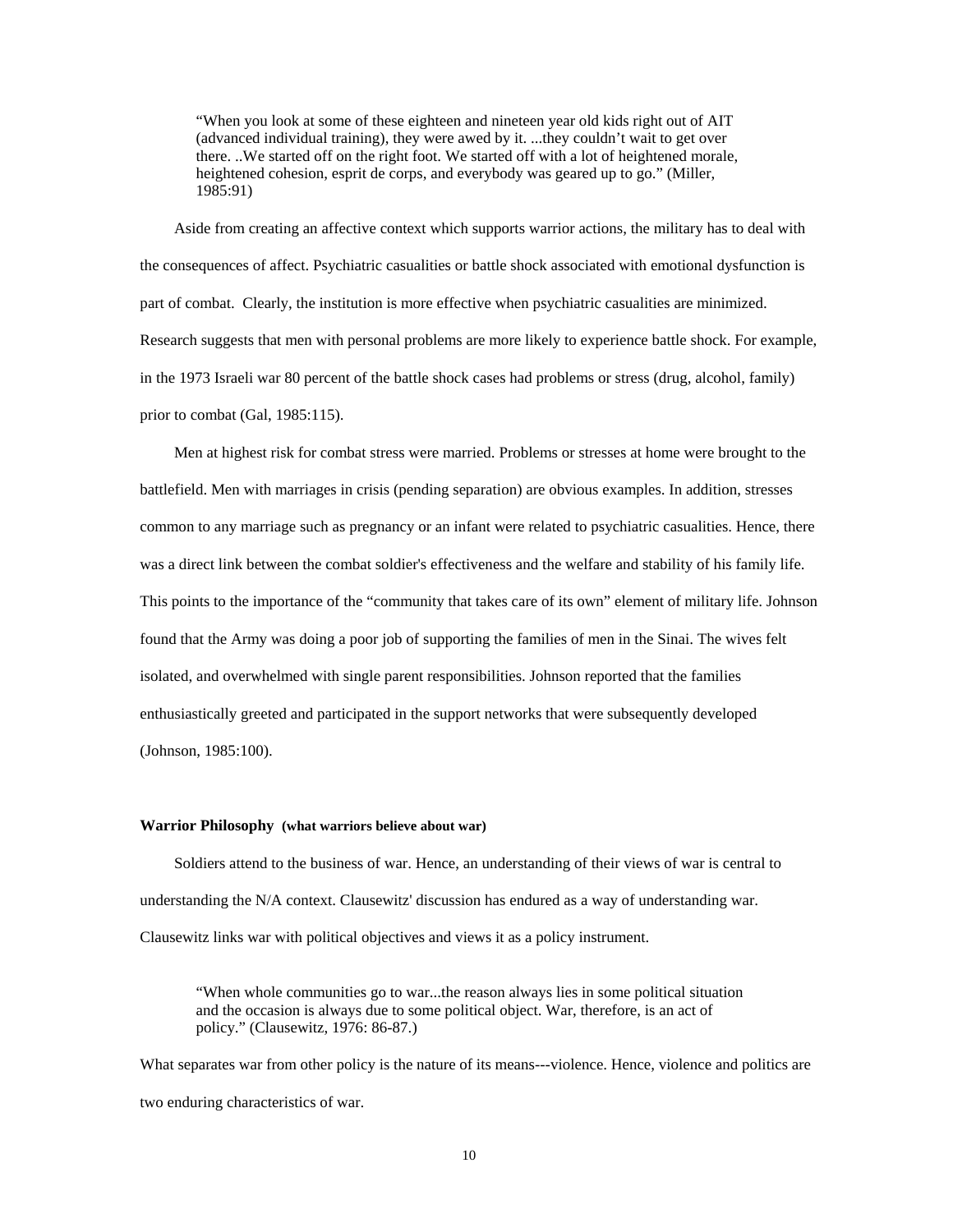While the characteristics of war can hardly be summarized in a small section of this paper, there are several characteristics that are interesting because they are related to the assumptions associated with privatization. For example, the nature of war is extreme. In a combat situation there is no room for moderation. "To introduce the principle of moderation into the theory of war itself would always lead to logical absurdity." (Clausewitz, 1976:77) War involves the impulse to destroy the enemy. Destruction is not something entered into with moderation. War is an act of force, and there is no logical limit to the application to that force." (Clausewitz, 1976:77) The extreme nature of the venture puts it at odds with marginal analysis and cost-effectiveness analysis. When you go for broke there is little point in examining tradeoffs.

 Another enduring concept developed by Clausewitz is friction. Friction applies to factors that "distinguishes real war from war on paper" (1979:119). Friction is the countless unforeseen problems that occur when engaged in combat. It makes simple things in war difficult. It lowers the overall level of performance and makes it almost impossible to achieve a goal. The helicopter crash of the failed Iranian hostage rescue attempt is a modern example of friction. Friction mucks up rational economic analysis. The "relationship between effort and result (inputs and outputs) is disturbed by friction" (Clausewitz, 1976: 120). One of James Fallows most disturbing criticism of the modern managed military is its disregard for friction. (Fallows, 1981:17-18)

Warfare is complex and composed of many parts.

"Warfare comprises everything related to the fighting forces--everything to do with their creation, maintainence and use...It is made up of many parts...The whole of military activity must therefore relate directly or indirectly to the engagement. The end for which a soldier is recruited, clothed, armed and trains, the whole object of his sleeping, eating, drinking, and marching is simply that he should be in the right place at the right time." (Clausewitz, 1976: 100)

 Friction can complicate any part of the warfare process. The more complex the process the more sources of friction are possible. Readiness, in part, deals with ways to control or minimize friction. This is why the warrior stresses the importance of drills, practice, and discipline.

 Friction also increases the slack and uncertainty of the system. It increases the number of tasks that cannot be specified in a contract's statement of work. A military organization which is self contained or a community that "takes care of its own" is prepared for friction and designed to pick up the slack. Warriors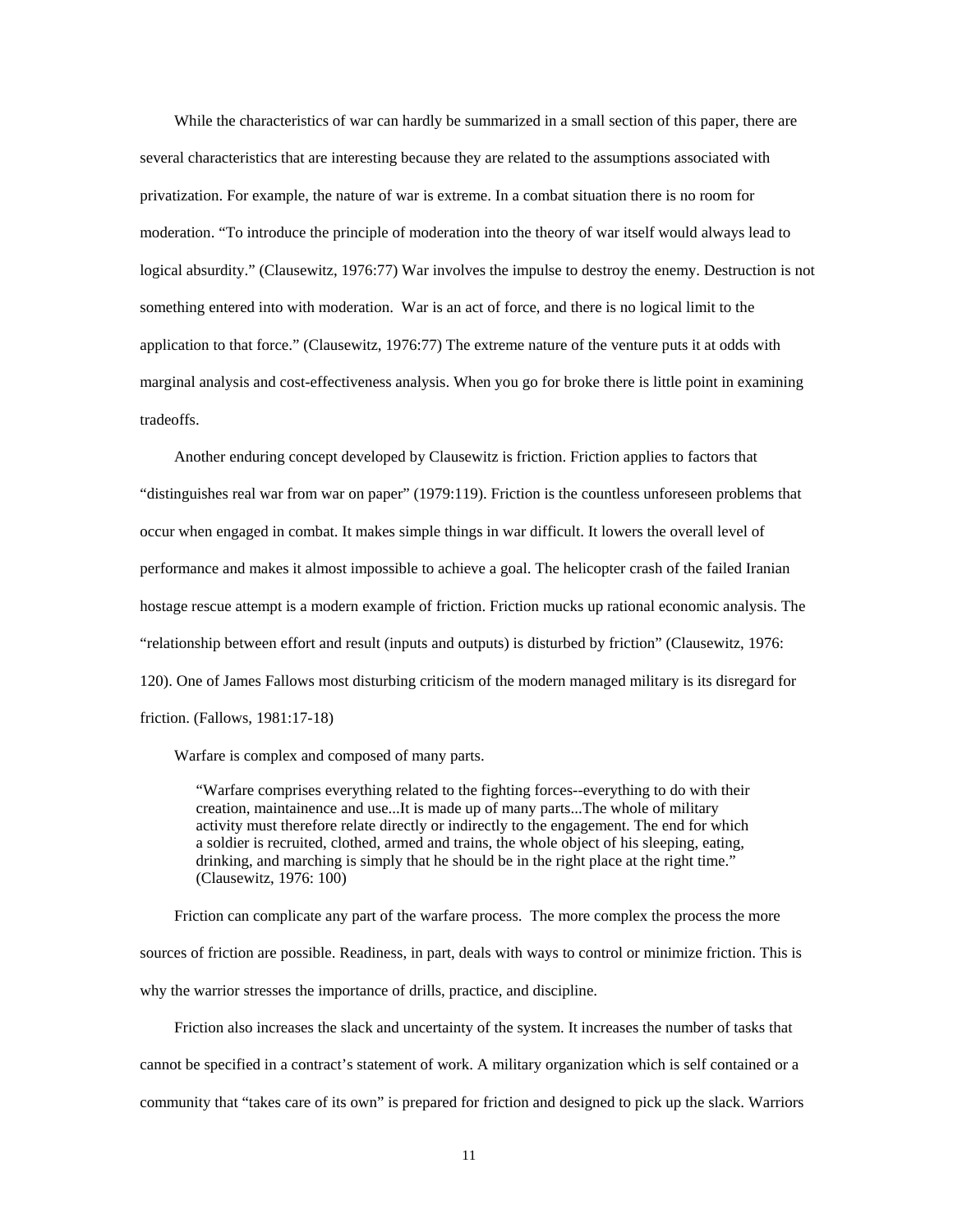fear the consequences of friction as contractors take over functions previously held by uniform personnel. In an emergency, contractors may have to be evacuated causing friction. In addition, they may be unwilling or unable to deal with the consequences of friction because it was "not in the contract".

 The protracted peace of the high-tech nuclear age has provided the warrior with new dilemmas. "Protracted peace generates chronic debate over military goals, formats, structures and cultural styles" (Cotton, 1988:40) Do the traditional values and insights of past warriors still apply? Since objectives are blurred the already hard to define and defend concept of readiness becomes more ambiguous.

### **The Warrior in a Modern Democracy**

 The warrior is an ideal which transcends time and place. Many of the values discussed above would be valid for the soldiers of ancient Greece, of Caesar or Napoleon. The warrior in a modern democratic state must consider other issues or parameters that define the limits of behavior.

 In a democracy the "military is legitimate only in so far as its existence and its use of power have been agreed to by society as a whole...Consent is the core trait, individuals confer the right of coercion on the state" ( Harries-Jenkins, 1976:43).

 Since legitimacy derives from the consent of the population the military institution is more likely to maintain consent if the population can identify with the institution. Consent will weaken if the military is isolated from the larger society. This legitimacy is strengthened to the extent that the warrior ranks are filled with citizen soldiers. (Harries-Jenkins 1976: 55)

 In addition, the behavior of military professionals can affect legitimacy. Unethical behavior can erode civilian control and denigrate professionalism (Sarkesian and Gannon, 1979, 128). Hence, ethical behavior (military virtues) is fundamental to institutional legitimacy as well as professional status.

 Conscription which draws from a representative cross section may increase an institution's legitimacy because a cross section of society is directly tied to the institution. A volunteer force, on the other hand, may tend to isolate the institution and erode consensus and eventually legitimacy. (Harries-Jenkins,1976:55) Sarkesian and Gannon maintain that conscription (a form of privatization) present challenges to professional ethics.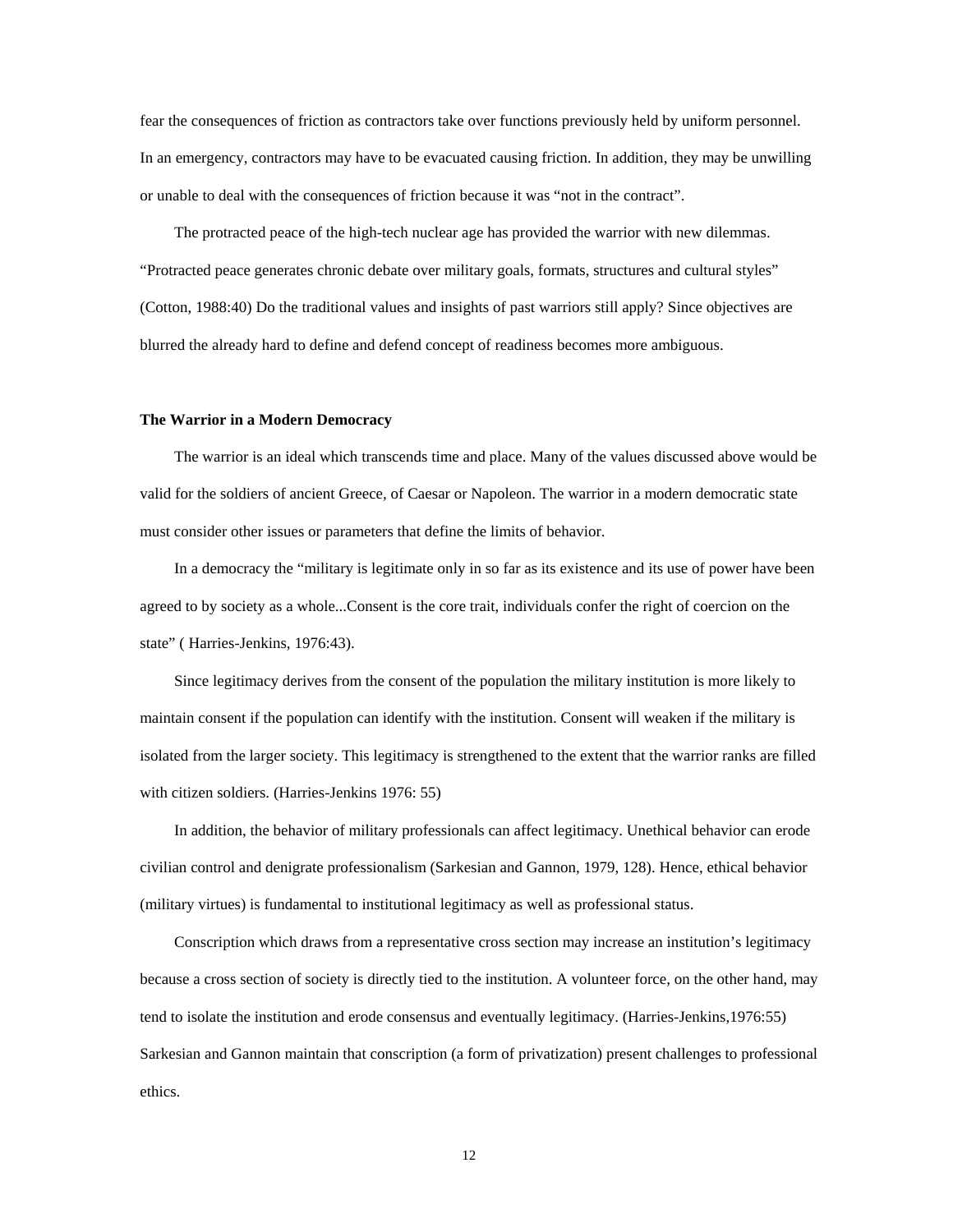"The fundamental ethical problem facing the military profession is how to accommodate itself to its growing volunteer (privatized) character and reinforce its links with society while maintaining its uniqueness as a profession" (Sarkesian and Gannon, 1979: 129).

 Hence, maintaining the delicate balance between autonomy and fusion is a fundamental problem for a military in a democracy (Thayer, 1973: 568). The institution needs to maintain its separateness as the "managers of violence in the service of the state" (Sarkesian and Gannon, 1979:133). Ideally, it would be filled with warriors willings to attack the enemy, risking life and limb on a moments notice. The warriors would be cohesive and proud of their separateness in the service of the state. On the other hand, legitimacy in a democracy dictates that warriors are not too isolated from society. The larger citizenry must be able to identify with the warrior and his institution. Cotton believes that a military premised on marketplace principles can lead to the worst of two worlds: a military which lacks cohesion and which is isolated from the larger civilian society. (Cotton, 1988)

 While the warrior values and traditions are found in antiquity, the modern, high tech, nuclear environment challenges many ingrained assumptions about the nature of war and military mission. The warrior has always wanted the best weapons. Technological superiority has proven decisive in battle (arrows v. guns). Now, however, technological superiority has taken on a life of its own. Technological change is fast paced and the ability to continually develop superior weapons has itself become a weapon in the arsenal of deterrence.

 Technological change has also eroded the distinction between "military" and "civilian". (Janowitz, 1979: 57) As a warrior becomes proficient in the high-tech equipment of destruction and deterrence he spends more time working on tasks with civilian equivalents. He has more in common with similar civilians and less in common with fellow warriors. As early as 1965, well before there was a serious call for the elimination of the draft, Coats and Pellegrin (1965: 379-380) discussed the eroding influence of technological change on the psychosocial nature of the military community. They noted that the "Gemeinschaft" quality of the military was deteriorating.

 According to Janowitz, nuclear weapons, the cold war and deterrence have led to an elimination of the distinction between a peacetime and wartime posture (Janowitz, 1979:53). The profession has had to radically adapt to the new conditions. Janowitz defined the concept of a "constabulary force".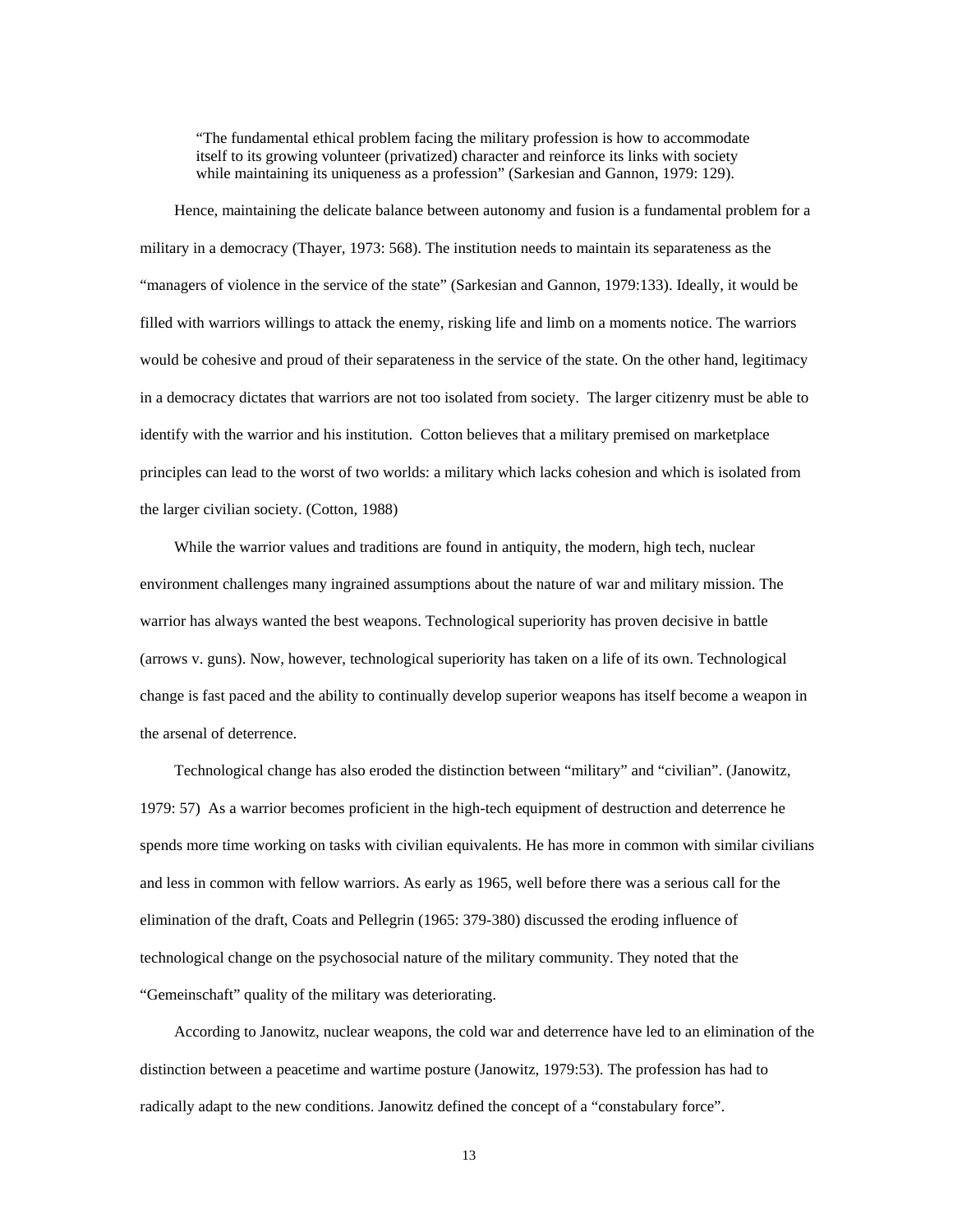The military establishment becomes a constabulary force when it is continuously prepared to act, committed to a minimum use of force, and seeks viable international relations, rather than victory, because it has incorporated a protective posture. (Janowitz, 1979: 53)

Although the thaw in the cold war may move the United States toward peace, problems such as

terrorism,and the drug war suggests that the "constabulary" concept remains useful.

 Janowitz maintains that, in the short run, a constabulary force is compatible with the concept of a volunteer military--effectiveness tends to rise when salaries are raised. In the long run, however, effectiveness may be compromised by relying on monetary rewards.(Janowitz,1979:56)

Men can be motivated by money to undertake dangerous and irksome tasks, but the result would be to weaken essential heroic traditions. In a private enterprise society, the military establishment could not hold its most creative talents without the binding force of service traditions, professional identifications, and honor. (Janowitz, 1979:57)

 Many of the most important decisions of our time are related to military policy. These decisions are affected by a host of factors. Public debate often focuses on the issues associated with defense policy (i. e., size of the defense budget, force composition, choice of weapons, deployment of troops ). In the long run, however, "the nature of the decisions on these issues is determined by the institutional pattern through which decisions are made" (Huntington, 1964:2). Privatization policies have had a profound impact on this institutional pattern.

### **Institutional Tensions**

 The underlying philosophy of the warrior and the economist are clearly different. These differences have created some institutional tensions because privatization policies often clash with the Normative/Affective context of the warrior. The warrior is responsible for building a culture of the firing line. The importance of the "I" and the lack of recognition of the "We" in neoclassical policy prescriptions have resulted in institutional tensions.

 This section will deal with manifestations of tension which are systemic rather than policy-specific. One obvious area of tension is the debate over leadership and management. Another, is the controversy over careerism and professionalism. The warrior is concerned that the emphasis on management, a concept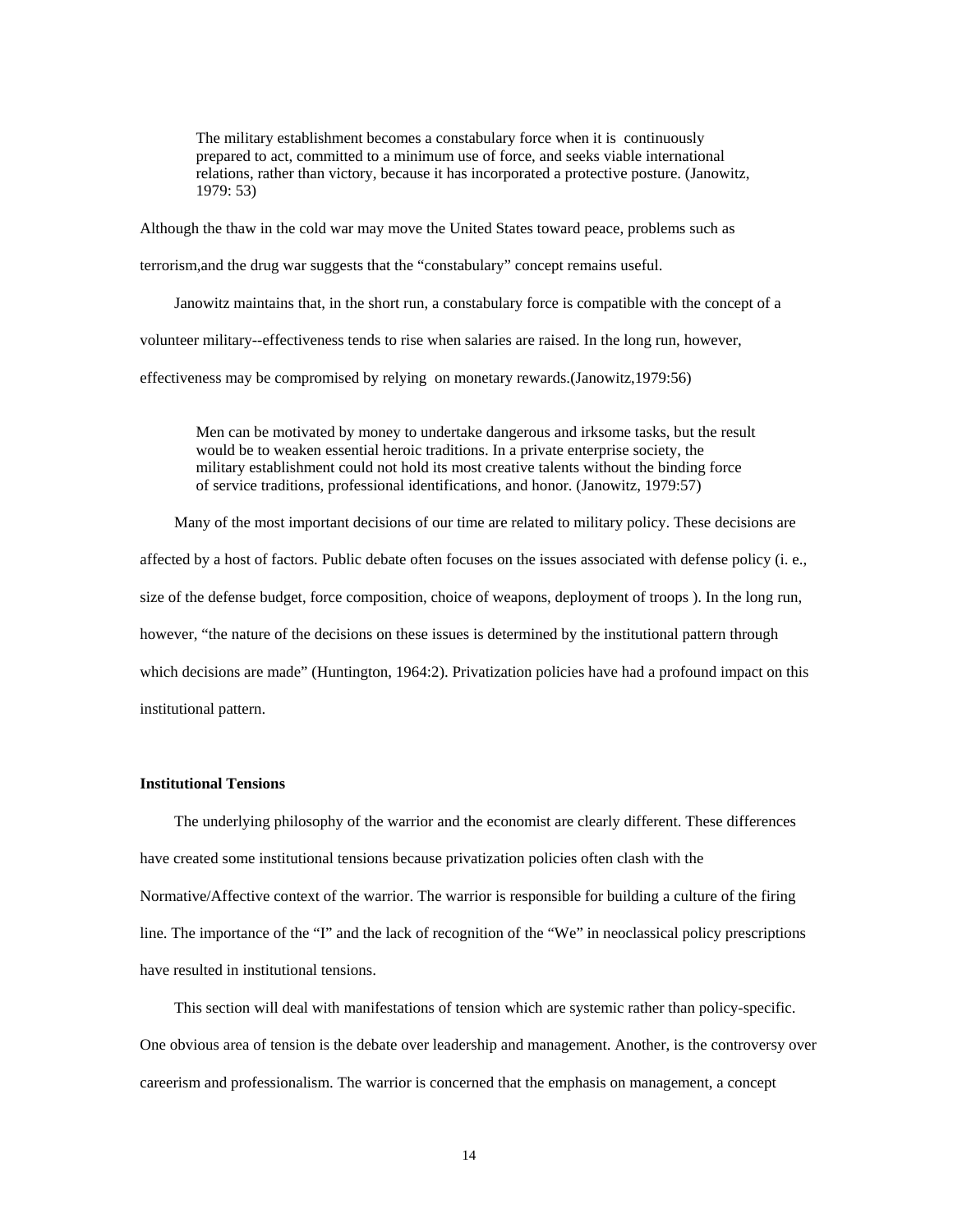consistent with the neoclassical focus on the individual, is eroding the role of leadership. As warriors become managers they may lose their ability to lead. Careerism is the individual's focus on getting ahead--at any price. Ideally, the military professional's first allegiance is to the institution and its goals. The professional is guided by an ethical code of conduct.

 Privatization policies are designed to be neutral with respect to the Normative/Affective context. Clearly, policy prescriptions based on economic theory were not designed to erode leadership. Rather, management was emphasized to enhance efficiency in resource allocation. Unfortunately, policies rooted in the neoclassical tradition ignore and often weaken the culture of the firing line.

### **Leadership vs. Management**

 Leadership is a concept central to military success. It is a topic prominent in military education. Clauswitz's discussion of military genius is illustrative. Here, he stresses courage, passion, strength of character and a mind powerful enough to drive an army to the limit (Clauswitz, 1976 : 100-115). Intangible elements such as discipline, sacrifice, courage, and calling are characteristics that distinguish past military leaders.<sup>[4](#page-14-0)</sup> Because war is violent business, military leadership represents an extreme case. In a democracy, effective military leaders use ideals and values to motivate citizen soldiers to survive and kill the enemy. War and preparing for war is a tough testing ground for leadership.

 The leadership/management debate does not challenge the military's need for management skills. In a sense, the warrior sees the management function as akin to logistics, a function central to success on the battlefield. A military leader will be better able to push his army to the limit if it is well fed and equipped. Clearly, the military needs both leadership and management. Institutional tensions concern relative emphasis. Is the intrinsic nature of leadership being displaced by a management philosophy? There is concern that a "military managerial mind is emerging, which is harmful to the image of the heroic leader and the successful warrior"(Turcotte, 1984: 105).

The literature is filled with a discussion of the leadership management debate.<sup>5</sup> Many, like Sorley, trace the beginning of the conflict to the "management revolution" ushered in by economists. He cites Hitch and

<sup>4&</sup>lt;br>
See for example, (Stokesbury, 1984); (Ridgeway, 1984); (Andrews, 1984); (Marshall, 1984).<br>
<sup>5</sup> See for example, (Tureatte, 1984); (Segal and Segal, 1983); (Wood, 1988), (Serlay, 1979), (N

<span id="page-14-1"></span><span id="page-14-0"></span><sup>&</sup>lt;sup>5</sup> See for example. (Turcotte, 1984); (Segal and Segal, 1983); (Wood, 1988), (Sorley, 1979), (Wakin, 1984).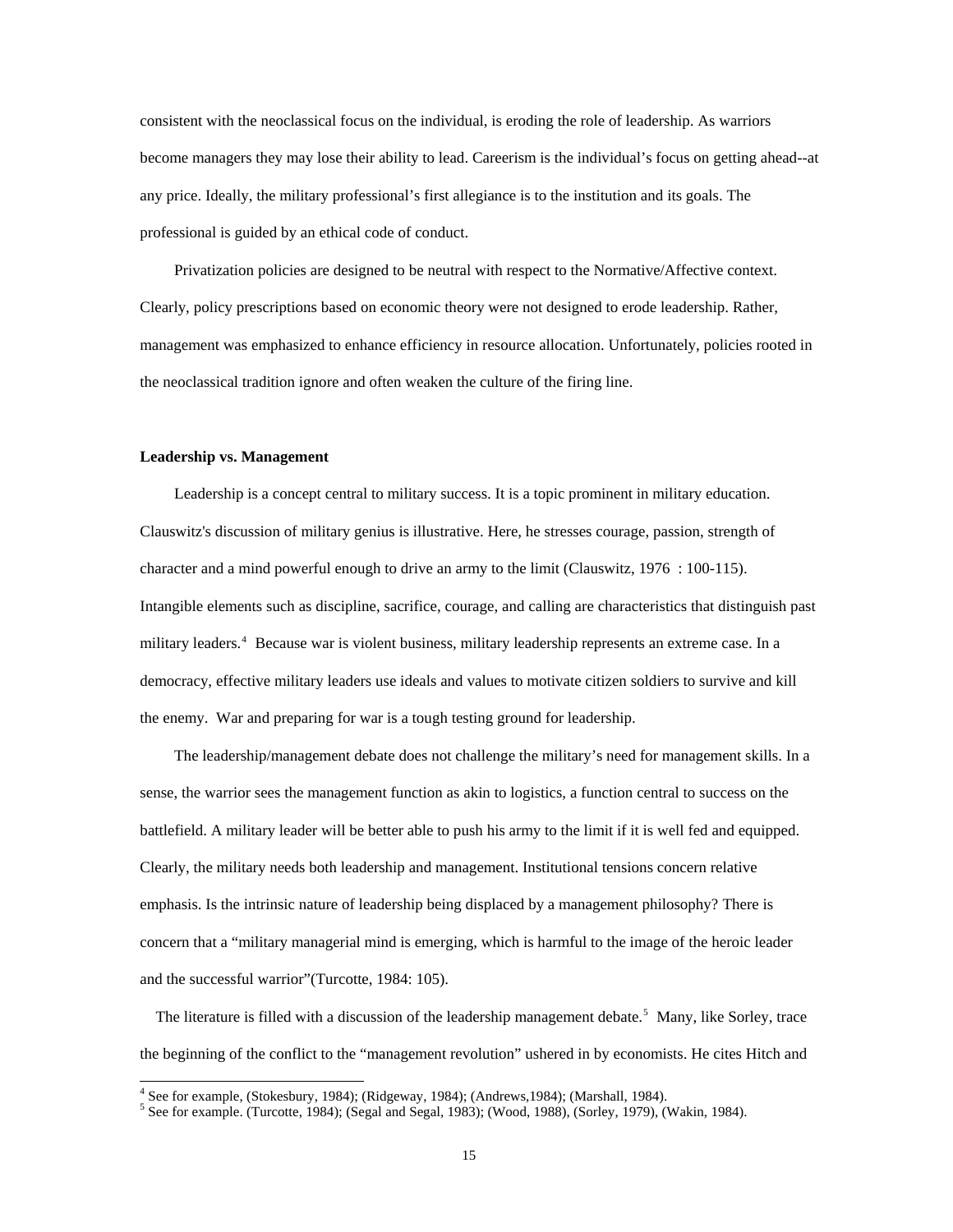McKean's introduction of management techniques such as systems analysis and operations research as examples (Sorley, 1979: 149).

 Sorley maintains that the manager inappropriately brought his bag of quantitative tricks to the game of war. Quantitative measures were used to evaluate success or setback during the Vietnam conflict. Performance evaluations focused on a quantitative output measures and disregard intangibles such as morale. For example, body count was used as a "management tool" to estimate progress and performance.(Sorley, 1979:152) This summary statistic was problematic because it was used to compare commander battlefield performance. In addition, the men in the field had an incentive to overstate body counts because they knew the commander was pleased with higher numbers. "Vietnam lore is conspicuously short on reports of commanders who came down to verify subordinates' estimates"(Sorley, 1979: 152). Exaggerated body counts were handed in up the line. Decisions in war should be based on sound intelligence. Leaders need to trust the reports from the field.

 Under this system of data collection, vital information was collected by the people being evaluated and compared, the very people who had an incentive to manipulate the data. In addition, statistical comparison of this type brings depersonalization of the command structure and places "pressure on lower echelons to be guided by how it will look on the charts rather than what is right in a particular situation" (Sorley, 1979:155). Hence, the "management revolution" ushered in new ways to corrupt the system.

 The management philosophy advocated by economists introduced a contractual focus to military decision making. Economists conceptualize the relationship between citizen and government in contractual terms. Under the contractual approach, citizens purchase government services such as defense with tax dollars. (The economist, of course, would want this to be the efficient amount.) The contractual notion is then extended to the relationship between the warrior and the state. (Wood, 1988:35) To the neoclassical manager, the warrior is the human resource (labor) that along with raw materials and weapons (land, capital), provides the service to the consumer/citizen. When these relationships are stated in contractual terms the role of ethics and ethical considerations is diluted.

"if one adopts the contractual view it is relatively easy to attempt to divorce the military function from moral considerations. War is a dirty business, and the tasks facing this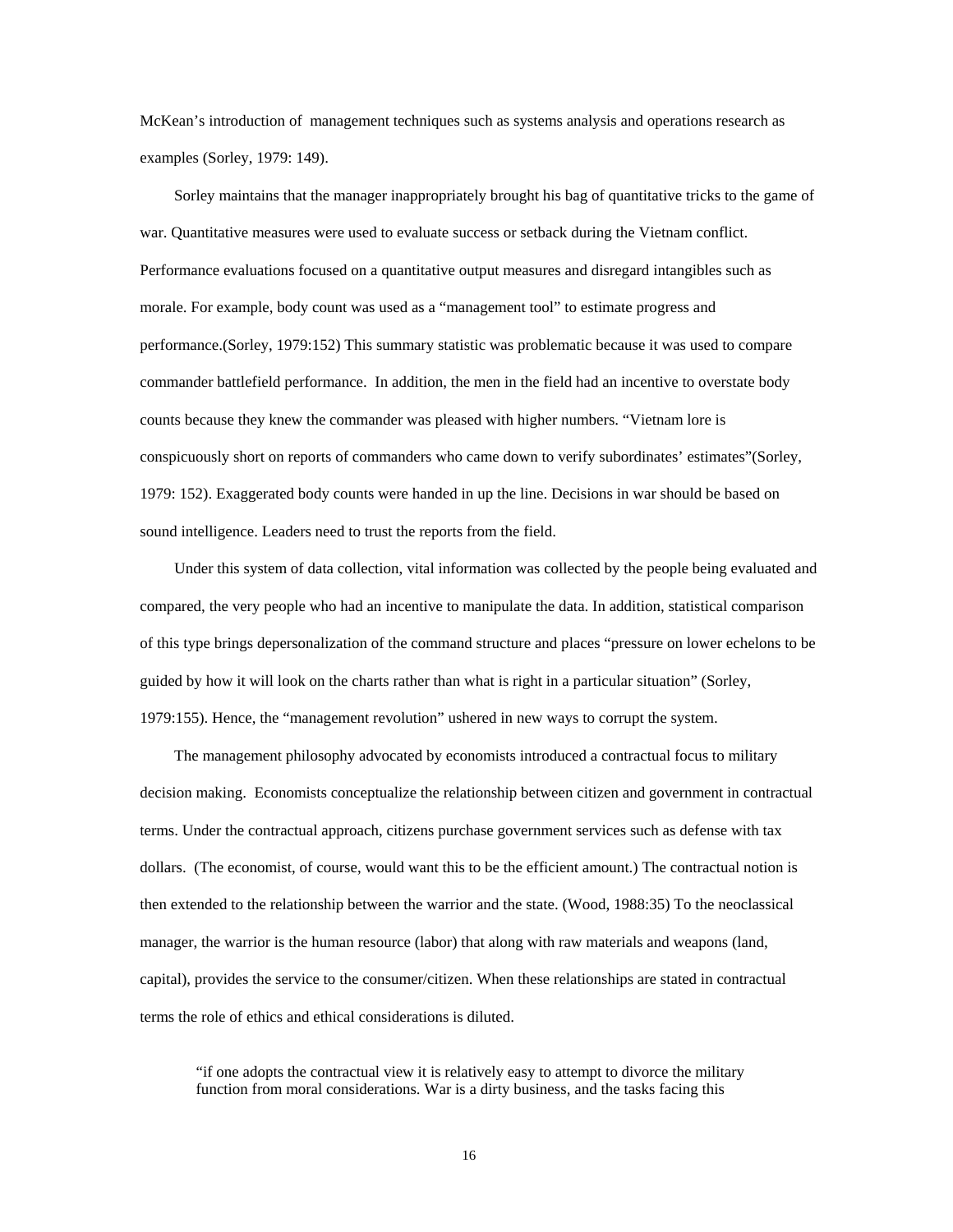military leader is to develop armies and weapons systems which can efficiently destroy potential enemies; the body count is the bottom line." (Wakin, 1984: 55)

 The contractual relationship is reinforced in a volunteer force. Enlistees become employees who have contracts with their employer. The term "contract" is commonly used by economists. For example, Gary Nelson, an economist, discusses "contracts" rather than men when describing enlistment trends over the life of the All Volunteer Force (Nelson,1986:38).

# **Professionalism vs. Careerism**

 $\overline{a}$ 

 A controversy similar to the management/leadership dichotomy is the careerism vs. professionalism debate. Military officers and scholars have long been preoccupied with the nature of military professionalism.<sup>[6](#page-16-0)</sup> Samuel Huntington, in his classic definition, cites three elements that characterize professionalism; expertise, corporateness, and responsibility (Huntington, 1964: 8-10). Expertise is specialized skill, education and training. Corporateness stems from a shared use of the specialized skill and an interest in maintaining high standards in the applications of the skill. The military professional has a "responsibility" to provide his service to society. Compared to a person who views his work as just-a-job,a professional is unlikely to place emphasis on working conditions and pay. Rather he is one who "pursues a higher calling in the service of society" (Huntington,1964:8). Responsibility also implies a set of values and an ethical code of conduct. Ideally,the military professional believes in and adheres to the values and norms discussed earlier. In other words, the professional cares about, pays attention to and is motivated by the Normative/Affective context.

Careerism is a corruption of military professionalism.

"The change from 'professionalism' to 'careerism' ...automatically signals a change in emphasis from service to others to self-interest, from the responsibilities of trust to self-defined rights of position. It is a subtle and often unnoticed transition, but the true professional and the genuine careerist are poles apart when it comes to the viability of the military ethic" (Flammer, 1979:167- 168).

<span id="page-16-0"></span><sup>6</sup> See for example, (Huntington, 1964); (Janowitz, 1979); (Flammer, 1979); (Sarkesian, 1981); (Sarkesian and Gannon; 1979); (Wood, 1988).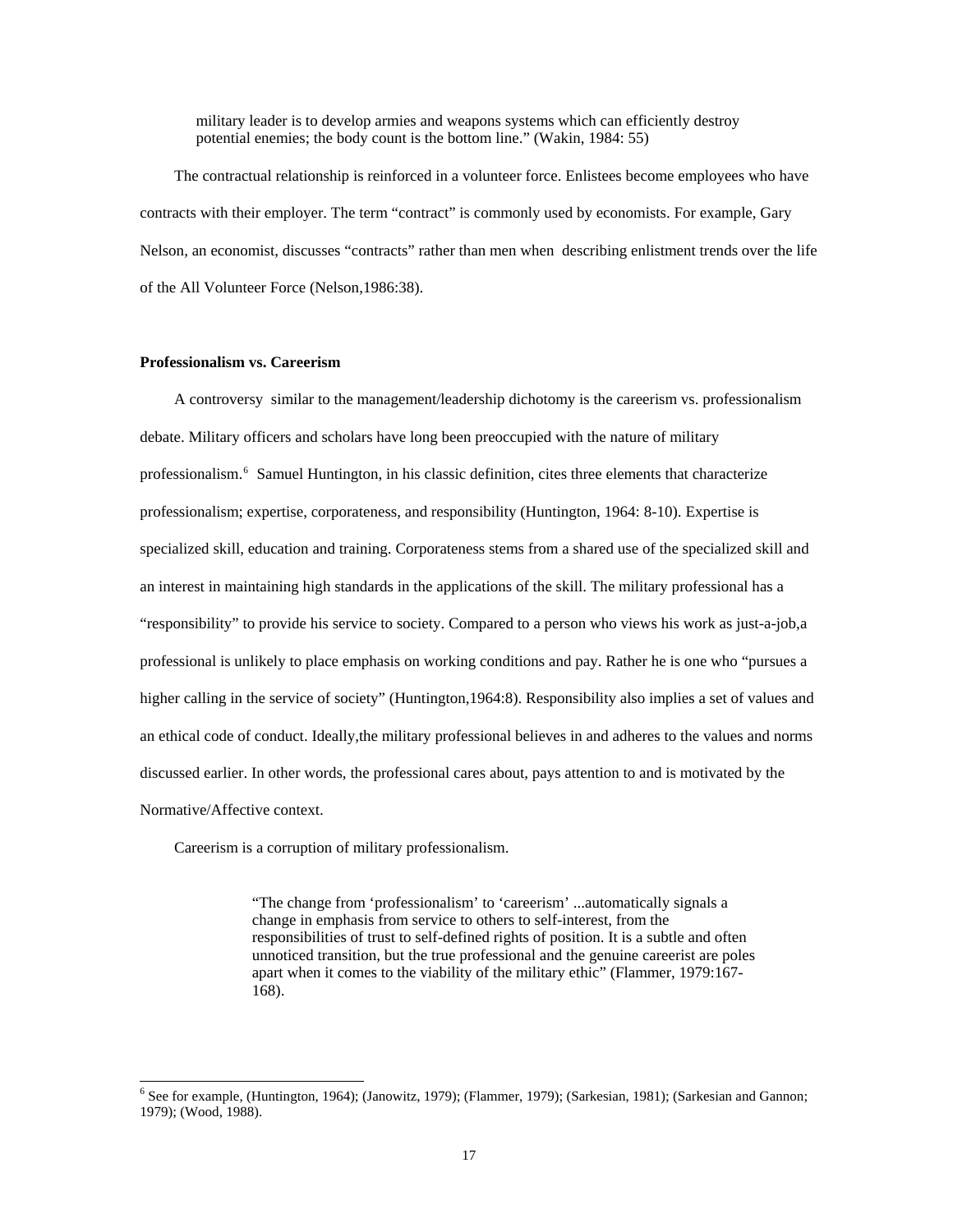Careerism is the opposite of professionalism. It is individualistic in nature and is characterized in a worst case scenario by blind, ruthless, ambition. "It is not difficult. to make the subtle but terrible transition from professional to 'careerist'. 'Careerism' inherently involves conflicting loyalties in relation to any idealistic ethic, and particularly the military ethic" (Flammer, 1979:167). Clearly the utility maximizing man of neoclassical economics fits the image of the careerist more closely than the professional.

### **Policy Criticisms**

Aside from systemic issues such as management and careerism, specific privatization policies have been sharply criticized. Criticism associated with the transition from a draft to a volunteer force are among the most developed.

 Warriors implement policy when they obey orders.Sanctions and the norm of obedience prevents warriors from publicly criticizing policy. Although aspects of service contracting make him uncomfortable he is reluctant to criticize.

### **The Military Employer**

The military draft requisitions men. It is clearly a non market mechanism that displaces individual self interest in favor of the needs of country and institution. The all volunteer force (AVF) represents a form of privatization because a non market mechanism was replaced by competition in the labor market. Although political pressure played a dominate role in the draft's demise, economic theoretical underpinning formed the foundation on which the new military was built.<sup>[7](#page-17-0)</sup> For example, labor economists and econometricians estimated supply elasticities of approximately 1.25. This crucial number indicated that the military could rely on pay alone to fill its ranks (a one percent increase in relative wages would increase enlistments by 1.25 percent).

Hence, managers in the Office of the Secretary of Defense, of necessity, treated the armed forces as an employer competing in the labor market. The military employer has adapted to the situation by

<span id="page-17-0"></span> 7 See for example, (Altman, 1969); (Altman and Fechter, 1967); (Fisher, 1969); (Hansen and Weisbrod, 1967); (Oi, 1967).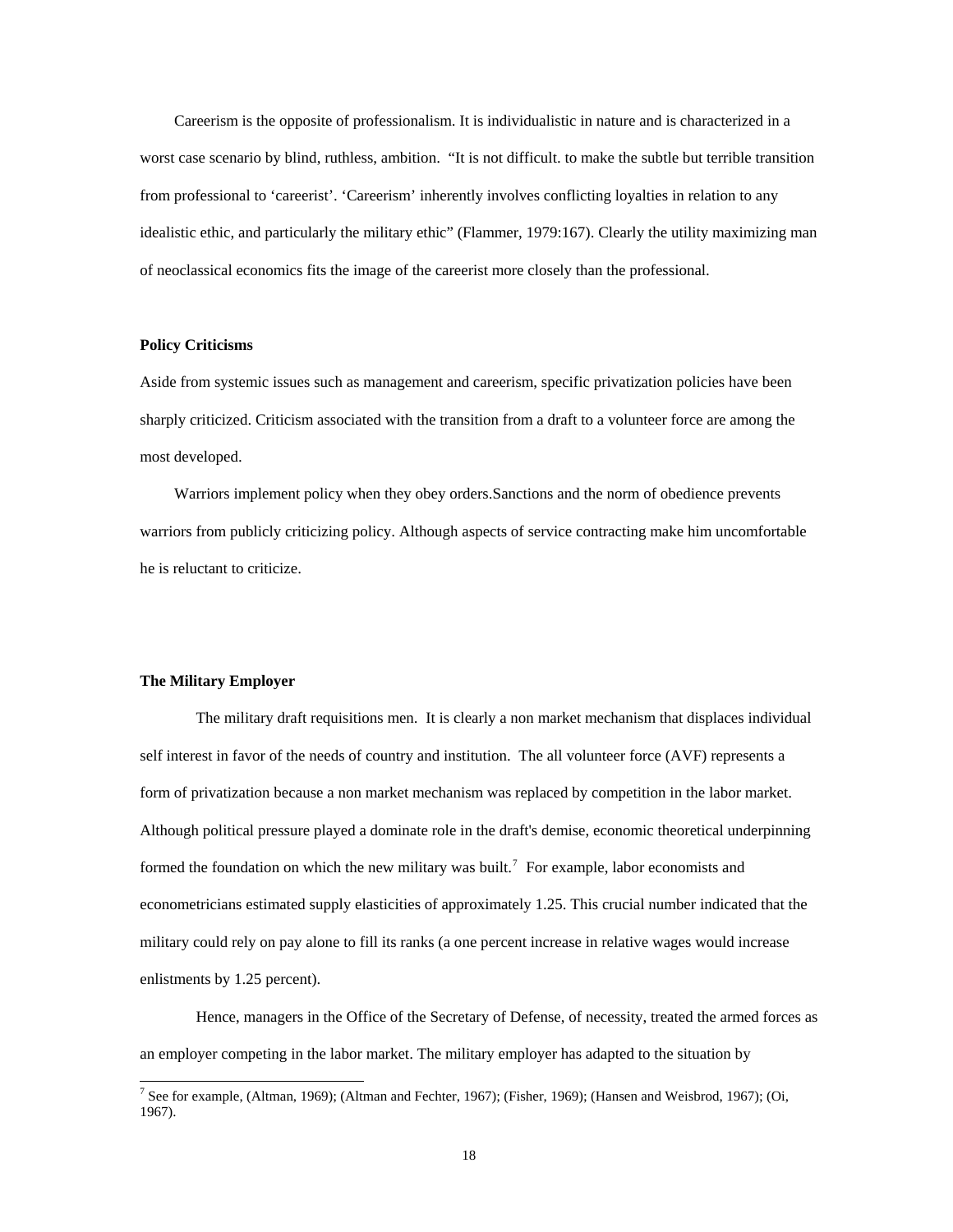modifying policies. Today's institution more closely resembles a civilian firm. For example, military pay has increased dramatically. In 1964 the last year of peace before the AVF, average military compensation (in 1986 dollars) was \$15,000; in 1986, the average compensation was \$25,000. In-kind benefits have been delayed or substituted for cash. Previously, pay had been tightly linked to rank, now the role of rank is diluted by occupational speciality. In addition, there has been increased reliance on advertising that emphasizes individual benefits. Under conscription, enlistee and draftee alike were obligated for a specified tour of duty. Premature discharge was rare. Today's military has adopted an easy-out policy. For example, of the Marine enlistee cohort entering in 1982, thirty two percent failed to complete their initial tour.

Life within the rank and file is also different. Today's enlistee is more likely to live off base, be moonlighting, married and a father than his conscript counterpart. In addition, there has been growth in union-like activities; for example, the Air Force Sergeants Association actively lobbies Congress for pay and benefits. Indeed, soldiers no longer betray their country for ideological reasons. The new breed of traitor sells secrets for cash.

### **Occupation or Institution**

 $\overline{a}$ 

Over the past ten years, sociologist Charles Moskos has called attention to these trends, many of which are unintended consequences of privatization. He developed a model which addresses concerns on the warrior because it incorporates normative factors. His Institutional/Occupational (I/O) model of military organizations has received significant attention. The I/O model uses an ideal continuum, to show how America's traditional military is being transformed. According to Moskos, an Institutional military is grounded in traditional, intrinsic values (duty, obligation, esprit de corps). Here leaders motivate soldiers to sacrifice for the greater good. On the other hand, in an Occupational military managers use extrinsic rewards (pay, bonus) to motivate workers to do their job. Changes noted above are manifestations of occupational trends which Moskos and others find alarming.<sup>[8](#page-18-0)</sup>

<span id="page-18-0"></span><sup>8</sup> See for example, (Moskos, 1988); (Cotton, 1988); (Faris, 1988).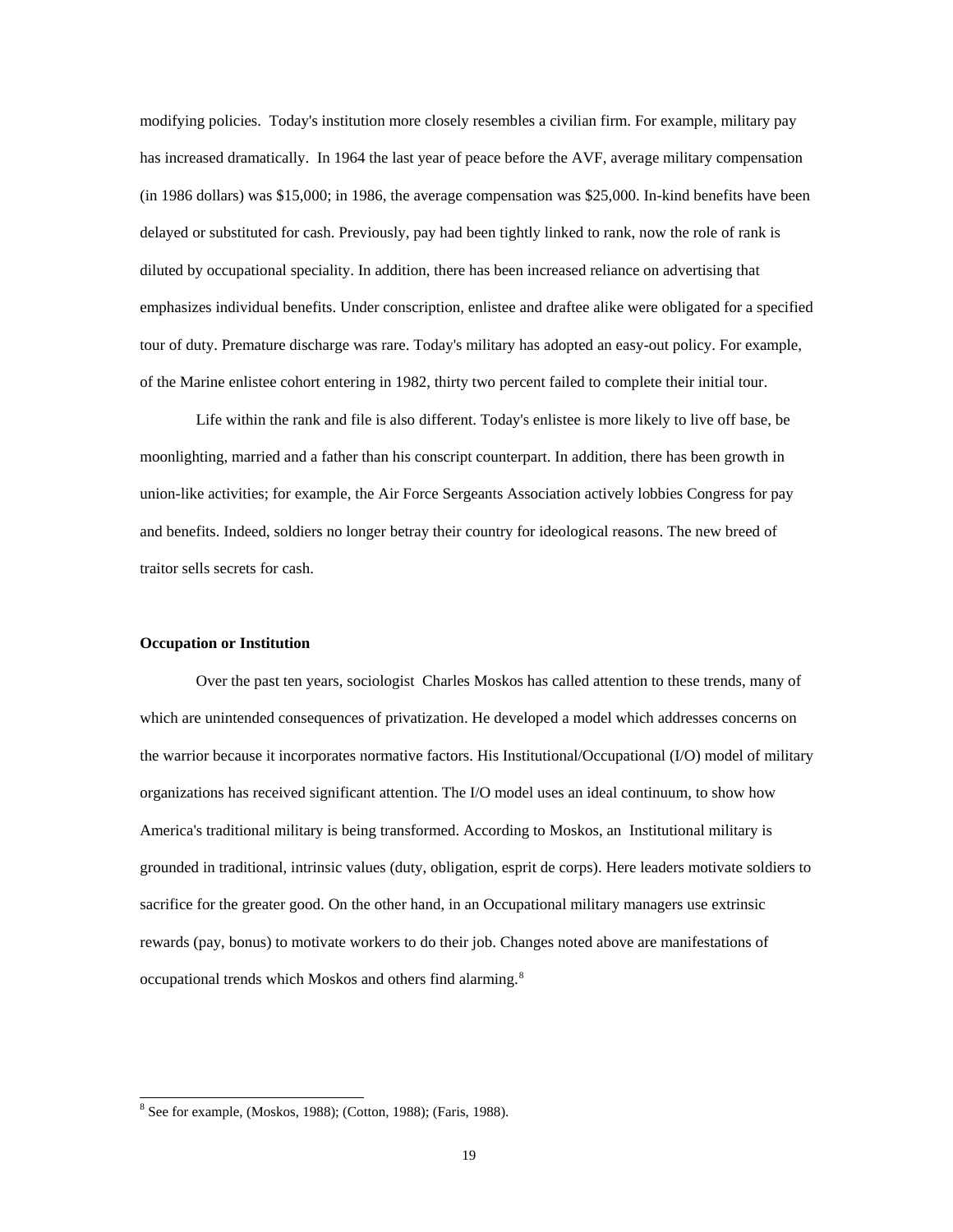Moskos has identified a change in values, organizational mind set and culture that accompanies privatization. He maintains that the privatized, occupational orientation ignores intangibles such as morale, cohesion and leadership. Hence, it undermines organizational commitment and effectiveness. These occupational trends are not unique to the United States. A recent study of 8 allied militaries revealed occupational trends in all but one (Israel). The United States, however, is closer to the occupational end of the spectrum than the other militaries.

# **Service Contracting**

Charles Moskos cites an increase in service contracting as characteristic of an occupational military. The growth in service contracting has been gradual. It is impossible to point to a specific time or policy such as the elimination of the draft. I believe that service contracting is changing the military organization at the boundary. By influencing its boundary it is incrementally transforming the texture of military organizations. There are several aspects of this change that disturb the warrior. First, will contracting compromise readiness? Second, will contracting further deteriorate the psycho-social community or "we take care of our own"? Third, will contracting further entrench patterns of thought which undermine ethics and promote or reward management/careerism versus leadership/professionalism?

 The high-tech nature of defense makes contracting more attractive to the warrior. Deterrence calls for a different set of skills. The engineer, the communications technician, and the radar specialist are all modern warriors. Competence in these skills requires extensive training both in the classroom and on the job. Why should someone in uniform cook meals, collect garbage, do routine building maintainence, stock commissary shelves? Contracting frees airmen, soldiers, and sailors for essential functions. Readiness becomes an issue when contractors fix helicopters and tanks or fuel airplanes. Training on equipment is another example. When the service owns and operates training equipment the expertise is held within the system. It is a back-up in case of crisis. In the case of some high tech equipment the private sector has begun to cross the line and is teaching strategy and tactics (Grossman, 1989). This would be particularly troubling to the warrior.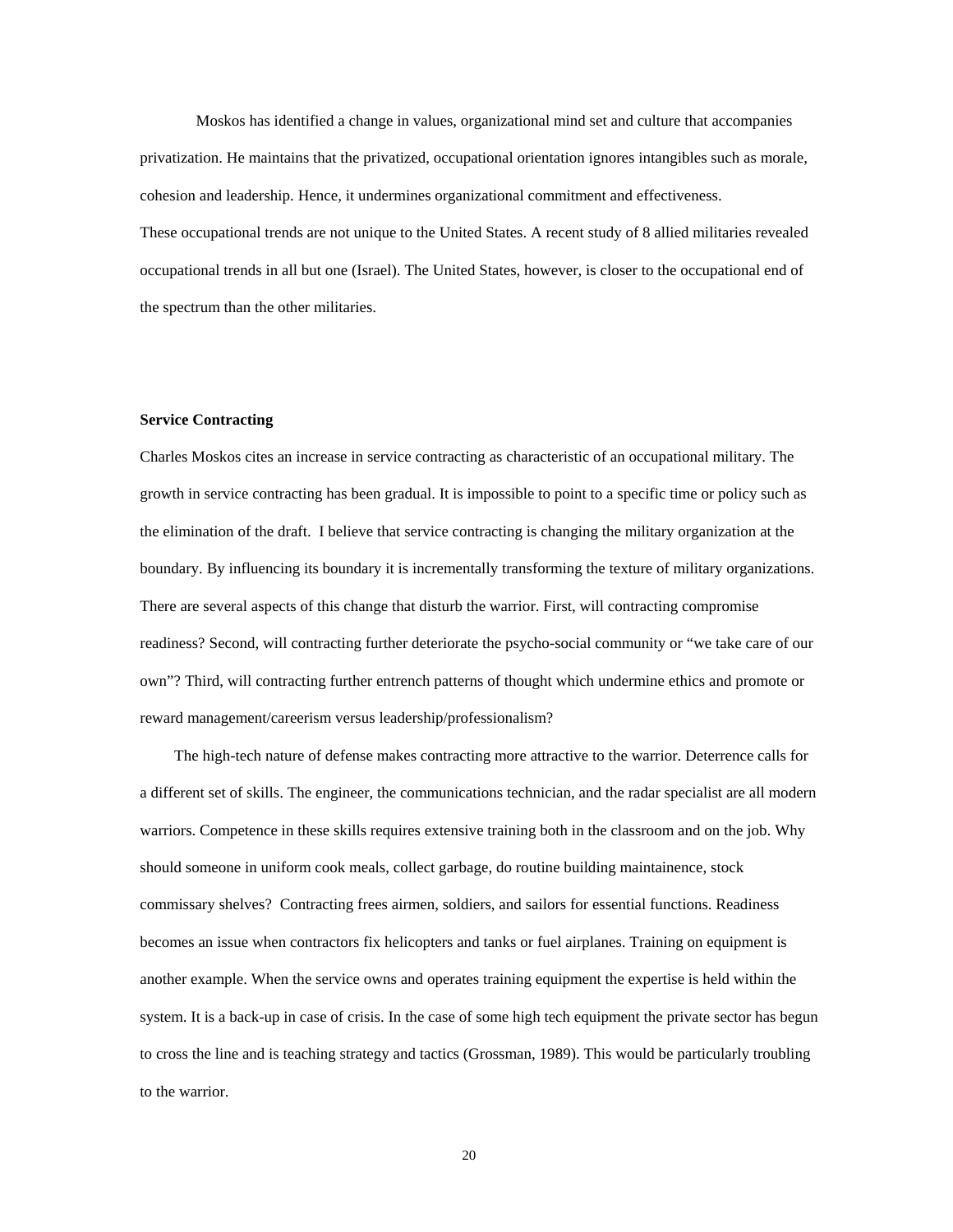Contract failure is another way service contracting can influence readiness. Shortages and service disruption is an inevitable consequence of contract failure. In a worst case scenario, these disruptions could threaten national security.

 It is difficult to determine the exact level of service contracting at the Defense Department. Scattered statistics are suggestive of its size and import. In 1988, the federal government spent almost \$200 billion on contracts. Of this, DOD made up over 76% (GSA, 1989:2 &7). Twenty six percent of all federal contracts are service contracts. The exact size of service contracting at DOD is ambiguous because neither The Federal Procurement Data Center nor any other agency publish this number.

 If exact size is ambiguous, clearly, corporate America finds service contracting attractive. In 1988, the top three service contractors were General Electric (\$686.3 million), Boeing (\$645.7 million), and Lockeed (\$641 million) These companies are among the top ten military contractors for 1988. The top 40 service contractors earned approximately 11.8 billion dollars in 1988. (Military Forum, 1989:136)

 Service contracting as official policy began in the Eisenhower administration with the 1955 Bureau of the Budget (BOB) Bulletin 55-4. This regulation applied to all agencies and stated that it was the "policy of the federal government to rely on the private sector for goods and services, rather than to compete with private enterprise" (Russell, 1985: 18) The Army's in-house coffee grinding activity was often cited as an inefficient and inappropriate government (military) function. Although official policy, BOB's Bulletin 55-4 was never taken seriously within the bureaucracy. Its impact was negligible.

 The policy was reborn as Office of Management and Budget (OMB) Circular A-76 in 1967. Here the notions of competition and efficiency were introduced. Under A-76, the private sector involvement must save money. A formal internal review process was introduced. Agencies were required to carefully review work and estimate costs. These review processes alone, generally produce savings of 30 percent. After the in-house cost estimates are complete the job is put up for private bid. If the private bid comes in 10% below the in-house estimate the work would be contracted out.

 Between 1979 and the first quarter of 1987 DOD completed 1,661 cost comparison studies. The estimated savings from this program over the period were 612.5 million dollars. It should be noted that savings accrue to this program whether or not they go contract since agency review of work usually results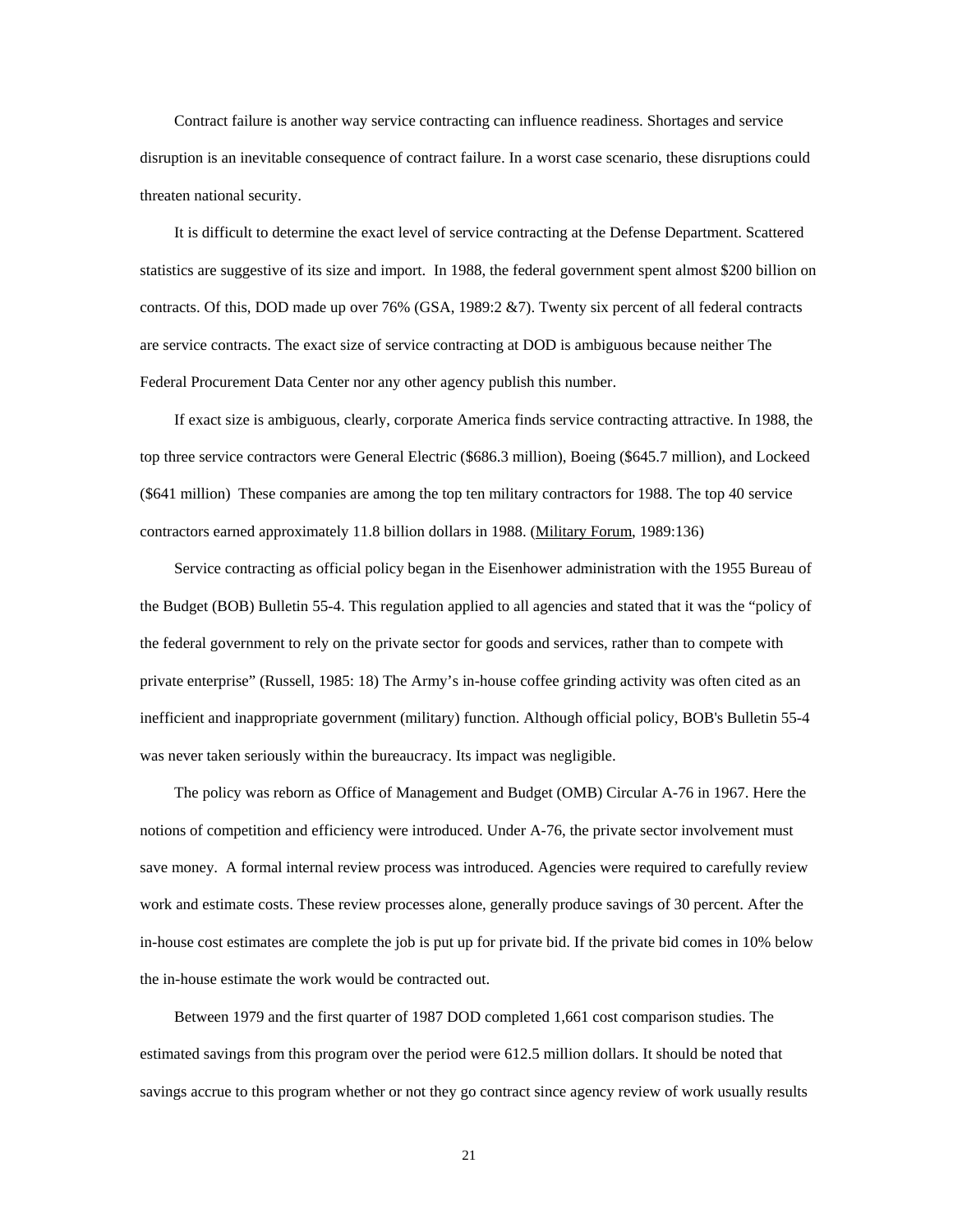in cost savings. Approximately 52% of the cost comparisons resulted in contracting out. Typical cost comparison studies included functions such as Facilities/ground maintenance, custodial, commissary, motorpool/vehicle maintenance, supply, equipment maintainence, fire protection (GAO/GGD-89-6, 88:14- 15). It should be noted that the A-76 process targets civil service employees and is not designed to examine the activities of uniformed personnel. Nevertheless, uniformed positions are affected by A-76 through the reclassification process. For example, a uniformed position may be reclassified civilian and then reviewed under A-76.

 Clearly, the A-76 program is targeted toward civilians.The warrior has always had some ambivalence toward civilian DOD employees. One would anticipate that civilian employees are less committed than the warrior. He may see little difference between civilianization and privatization. The civil servant, however, strengthens the operation of military bases by providing stability and institutional memory. Career civil servants typically live in the community and are employed at the base for 10 to 20 years. Uniformed personnel, on the other hand, rotate in and out on significantly shorter tours-- usually two years. Their longevity might be a safeguard against the problems of friction. Institutional memory should decrease the number of unexpected events (even if it is a cracked runway due to unexpected sub zero temperatures or labor problems due to striking plumbers on a construction job).

 Theoretically, if career civil servants are replaced by contract employees one would expect shorter tenure and greater turnover. On average, if a competitive environment is maintained, one would expect turnover in firms operating base services. While it is possible for one firm to maintain a competitive advantage and receive extended contract renewals, one would expect turnover system wide. Absence of turnover would suggest the lack of competition. Without competition, the contractor becomes a de-facto part of the bureaucracy. If competition is maintained, contract employees will rotate in and out of base functions much like their uniformed counterparts. Institutional memory may be seriously eroded.

 A-76 is not the only way service contracting is changing the boundaries of military organizations. Budget pressures, as well as, personnel and equipment constraints are factors which contribute to the substitution of uniformed for nonuniformed personnel. For example, the Army contracts with nurses,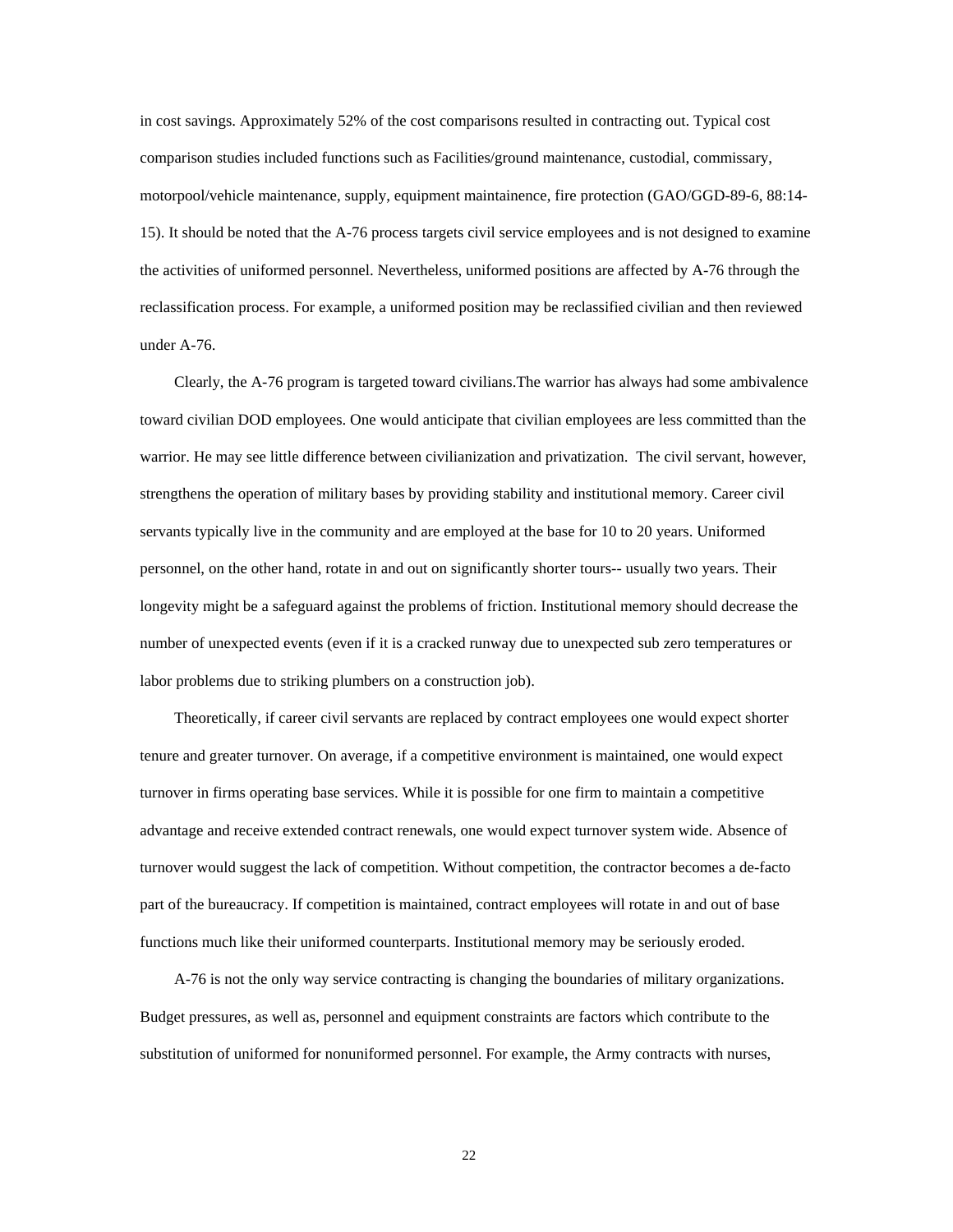doctors and dentists. In some instances, contract and uniformed doctors and nurses work side by side. Training in high-tech equipment is also illustrative.

 Pressure to increase contracting comes from several sources. First, contracting, like all privatization techniques, is considered a cost containment measure. The peace dividen and budget deficits are putting political pressure to reduce the size and scope of military operations. In addition, ceilings on personnel and equipment increase opportunities for contracting. Congress may cut end-strength yet keep the budget fairly stable. Contracting is a viable alternative. Equipment caps have spurred growth in contract training. Congress counts weapons used for training purposes as part of a service's inventory. Equipment used for training purposes does not count against the quota if it is owned by a contractor operating a training program.

#### **Conclusion**

 The military understands the importance of norms and values in institutional effectiveness. It has been sensitive to Moskos' criticisms and has to a limited sense reinstitutionalized. For example, the Navy introduced "Operation Pride" which stresses Navy traditions. The Army has developed the COHORT system of unit replacement. This system promotes unit cohesion. The military devotes considerable resources to understanding the psychological nature of man in war.

 Clearly, the warrior is part of his institution. His timeless norms and values will probably, in the long run, be more important in shaping military institutions than those of the economist. Socioeconomics is a useful tool to study the warrior's dilemmas with privatization. By making the Normative/Affective context an integral part of analysis, socioeconomics provides conceptual tools for integration of the warrior ideals. Further, neoclassical economic theory leaves out the "We" aspect of human motivation. This is the very element the warrior depends on in war. Socioeconomics embraces the "We" and addresses the need to integrate the two perspectives.

# Bibliography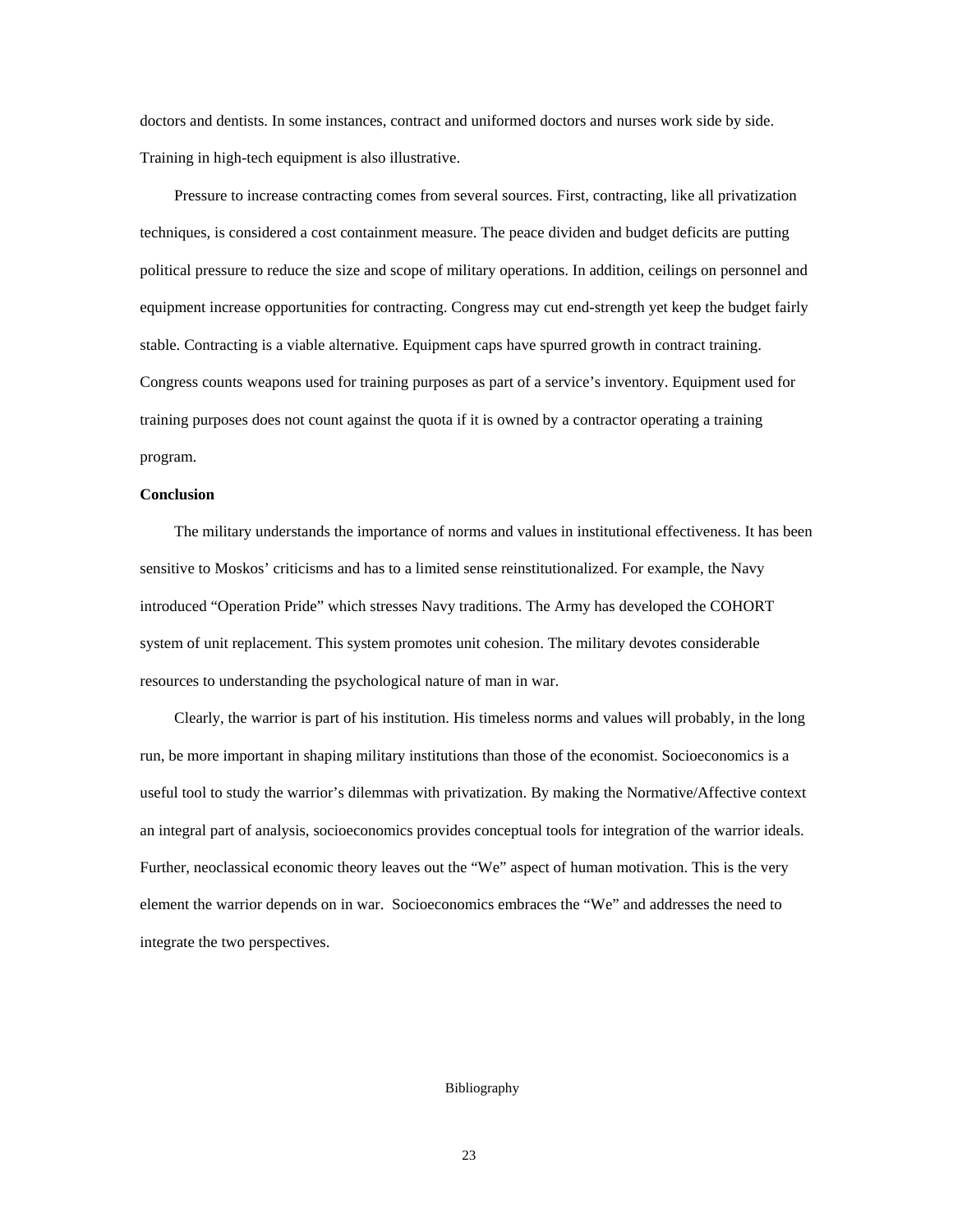- Altman, Stuart H. "Earnings, Unemployment, and the Supply of Enlisted Volunteers." The Journal of Human Resources 4 (Winter 1969): 38-59.
- Altman, Stuart H., and Fechter, Allen E. "The Supply of Military Personnel in the Absence of a Draft." American Economic Review, Proceedings 57 (may 1967): 19-31.
- Andrews, Arthur. "Commitment is the Price We Pay," in Military Leadership: In Pursuit of Excellence. pp.33-36. Edited by Robert Taylor and William Rosenbach. Boulder, CO: Westview Press, 1984.
- Bennett, James T. and DiLorenzo, Thomas J. "Public Employee Unions and the Privatization of 'Public' Services," Journal of Labor Research 4 (Winter 1983):33-45.
- Butler Stuart M. Privatizing Federal Spending: A Strategy to Eliminate the Deficit. New York: Universe Books, 1985.
- Clausewitz, Carl Von. On War. Translated and Edited by Michael Howard and Peter Paret. Princeton NJ: Princeton University Press, 1976. (first printed in 1832)
- Coates Charles and Pellegrin. Military Sociology: A Study of American Military Life. Russel Sage, 1965.
- Cotton, Charles. "The Institutional Organizational Model and The Military," In The Military: More than a Job?, pp.39-56. Edited by Charles C. Moskos and Frank R. Wood. New York: Pergamon-Brassey's, 1988.
- Etzioni, Amitai. The Moral Dimension: Toward a New Economics. New York: The Free Press. 1988.
- Fallows, James. National Defense. New York: Vintage Books, 1981.
- Faris, John H. "The Social Psychology of Military Service and the Influence of Bureaucratic Rationalism," In The Military: More than a Job?, pp.58-78. Edited by Charles C. Moskos and Frank R. Wood. New York: Pergamon-Brassey's, 1988.
- Fisher, A.C. "The Cost of the Draft and the Cost of Ending the Draft." The American Economic Review 59 (1969):239-254.
- Flammer, Phillip M. "Conflicting Loyalties and the American Military Ethic," in War, Morality, and the Military Profession, pp.163-178. Edited by Malham M. Wakin. Boulder, Colorado:Westview Press, 1979.
- Gal, Rubin. "The Israeli Forces Experiences in Lebanon," In Proceedings--Fourth Users' Workshop on Combat Stress; Lessons Learned in Recent Operational Experiences pp.114-130. edited by David Mangelsdorf et al. Fort Sam Houston, TX:US Army Health Services Command, 1985. (Consultant Report#85-002)
- Grossman, Larry. "The Privatization of Military Training." Government Executive. (March 1989):34-38.
- Hackett, John W. "Society and the Soldier: 1914-1918," in War Morality, and the Military Profession, pp.79-90. Edited by Malham M. Wakin. Boulder, Colorado:Westview Press, 1979.
- Hackett, John W. "The Military in the Service of the State," in War Morality, and the Military Profession, pp.107-126. Edited by Malham M. Wakin. Boulder, Colorado:Westview Press, 1979.
- Hackett, John W. "Today and Tomorrow," in War Morality, and the Military Profession, pp.91-106. Edited by Malham M. Wakin. Boulder, Colorado:Westview Press, 1979.
- Hanke, Steve. "The Theory of Privatization," In The Privatization Option: A Strategy to Shrink Government, pp.3-14. Edited by S.M. Butler. Washington D.C.: The Heritage Foundation, 1985.
- Hansen, W. Lee and Weisbrod, Burton. "Economics of The Military Draft." Quarterly Journal of Economics 81 (1967):395-421.
- Harries-Jenkins, Gwyn. "Legitimacy and the Problem of Order," In The Military and the Problem of Legitimacy, pp.41-58. Edited by Gwyn Harries-Jenkins and Jacques van Doorn. Beverly Hills, CA: Sage, 1976.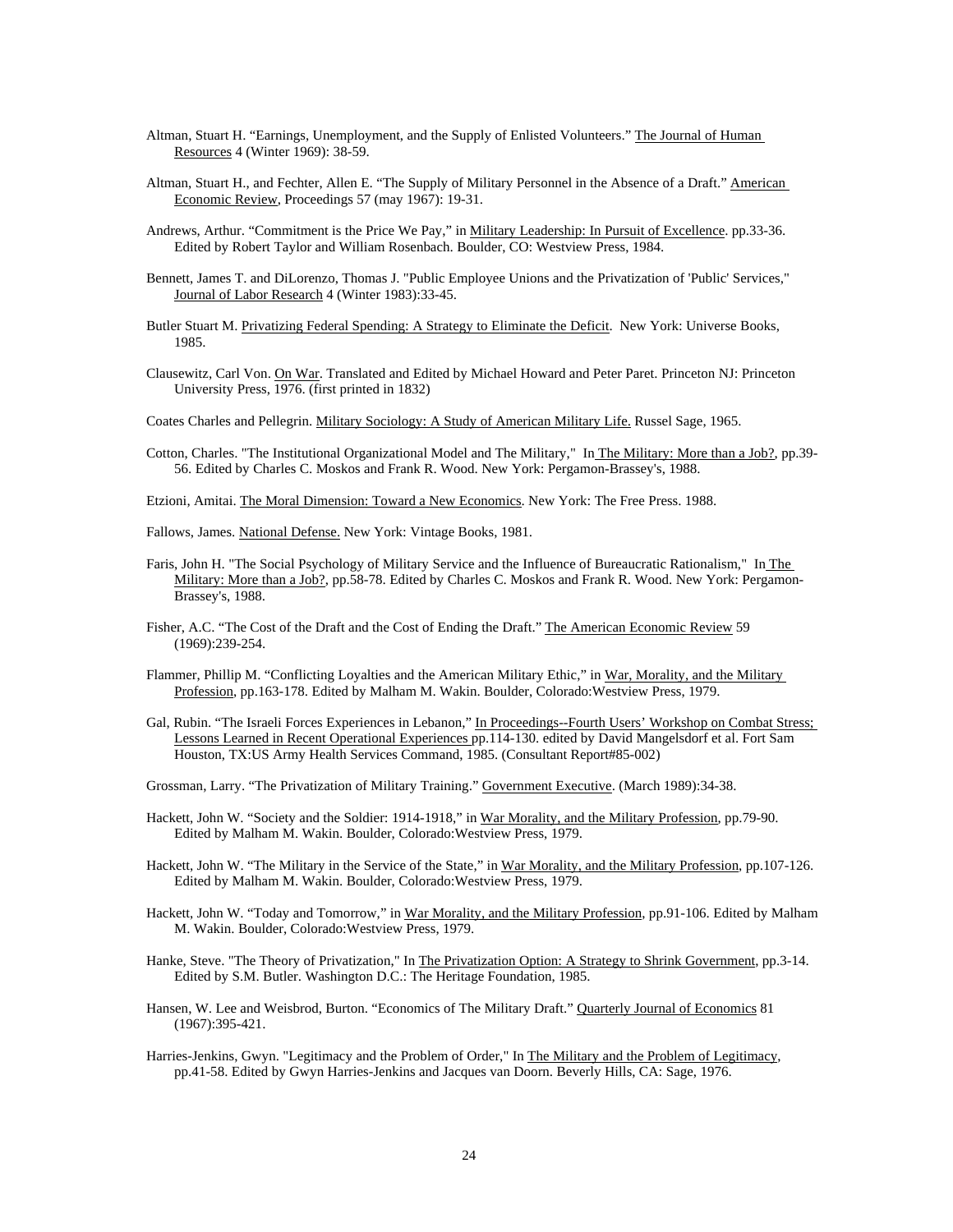- Hatry, Harry. A Review of Private Approaches for Delivery of Public Services. Washington D.C.: The Urban Institute, 1983.
- Hauser, William. "The Will to Fight,"in Combat Effectiveness: Cohesian, Stress, and The Volunteer Military. pp.186- 211. Edited by Sam Sarkesian. Beverly Hills,CA: Sage, 1980.
- Hitch, Charles J. and McKean Roland. The Economics of Defense in the Nuclear Age. 10th printing. New York: Athenum, 1978. (originally printed in 1960).

Huntington, Samuel P. The Soldier and the State. New York: Vintage Books, 1964. (First published in 1957.)

- Janowitz, Morris. "The Future of the Military Profession," in War Morality, and the Military Profession, pp.51-78. Edited by Malham M. Wakin. Boulder, Colorado:Westview Press, 1979.
- Johnson. Alfred. "Family Support Programs," In Proceedings--Fourth Users' Workshop on Combat Stress; Lessons Learned in Recent Operational Experiences pp.100-106. edited by David Mangelsdorf et al. Fort Sam Houston, TX:US Army Health Services Command, 1985. (Consultant Report#85-002)

Kaufman, Lynn. "The Intrapreneurial Army" Across the Board, Vol 23 July/Aug 1987: 48-53.

- Ketler, Richard. Federal Employee Challenges to Contracting Out: Is Their a Viable Forum," Military Law Review Vol 111 (1986):103-166.
- Marshall S. "Leaders and Leadership," in Military Leadership: In Pursuit of Excellence. pp.37-48. Edited by Robert Taylor and William Rosenbach. Boulder, CO: Westview Press, 1984.
- McCloy Thomas and Clover William. "Value Formation at the Air Force Academy," In The Military: More than a Job?, pp.129-149. Edited by Charles C. Moskos and Frank R. Wood. New York: Pergamon-Brassey's, 1988.
- Military Forum. "The Top 200 Defense Contractors," Vol. 6 No.1 August 1989.
- Miller, John. "Peacekeeping in the Siani." In Proceedings--Fourth Users' Workshop on Combat Stress; Lessons Learned in Recent Operational Experiences pp.90-99. edited by David Mangelsdorf et al. Fort Sam Houston, TX:US Army Health Services Command, 1985. (Consultant Report#85-002)
- Moore, Stephen. "Contracting Out: A Painless Alternative to the Budget Cutter's Knife," Proceedings of the Academy of Political Science, January, 1987: 60-73.
- Moskos, Charles and Wood, Frank. "Institution Building in an Occupational World," In The Military: M'ore than a Job?, pp.279-293. Edited by Charles C. Moskos and Frank R. Wood. New York: Pergamon-Brassey's, 1988.
- Moskos, Charles. "Institutional and Occupational Trends in Armed Forces," In The Military: More than a Job?, pp.15-26. Edited by Charles C. Moskos and Frank R. Wood. New York: Pergamon-Brassey's, 1988.
- Moskos, Jr. Charles C. "The Marketplace All-Volunteer Force: A Critique," In The All-Volunteer Force After a Decade:Retrospect and Prospect. pp.15-17. Edited by W. Bowman, R. Little, and G. T. Sicilia. New York: Pergamon-Brassey's, 1986.
- Nelson, Gary R. "The Supply and Quality of First-Term Enlistees Under the All-Volunteer Force." In The All-Volunteer Force After a Decade: Retrospect and Prospect. pp.23-51. Edited by W. Bowman, R. Little, and G. T. Sicilia. New York: Pergamon-Brassey's, 1986.
- Oi, Walter. "The Economic Cost of the Draft." American Economic Review Proceedings, 57 (May 1967):39-62.
- Peters, Thomas and Waterman, Robert. In Search of Excellence: Lessons from America's Best-Run Companies. New York: Warner Books, 1982.
- Poole, Robert. "The Politics of Privatization," In The Privatization Option: A Strategy to Shrink Government, pp.35-50. Edited by S.M. Butler. Washington D.C.: The Heritage Foundation, 1985.
- Record, Jeffrey. "Why Our High-Priced Military Can't Win Battles" In Bureaucratic Politics and National Security: Theory and Practice, pp.462-468. Edited by David Kozak and James Keagle. Boulder, Colorado: Lynne Rienner Publishers, 1988.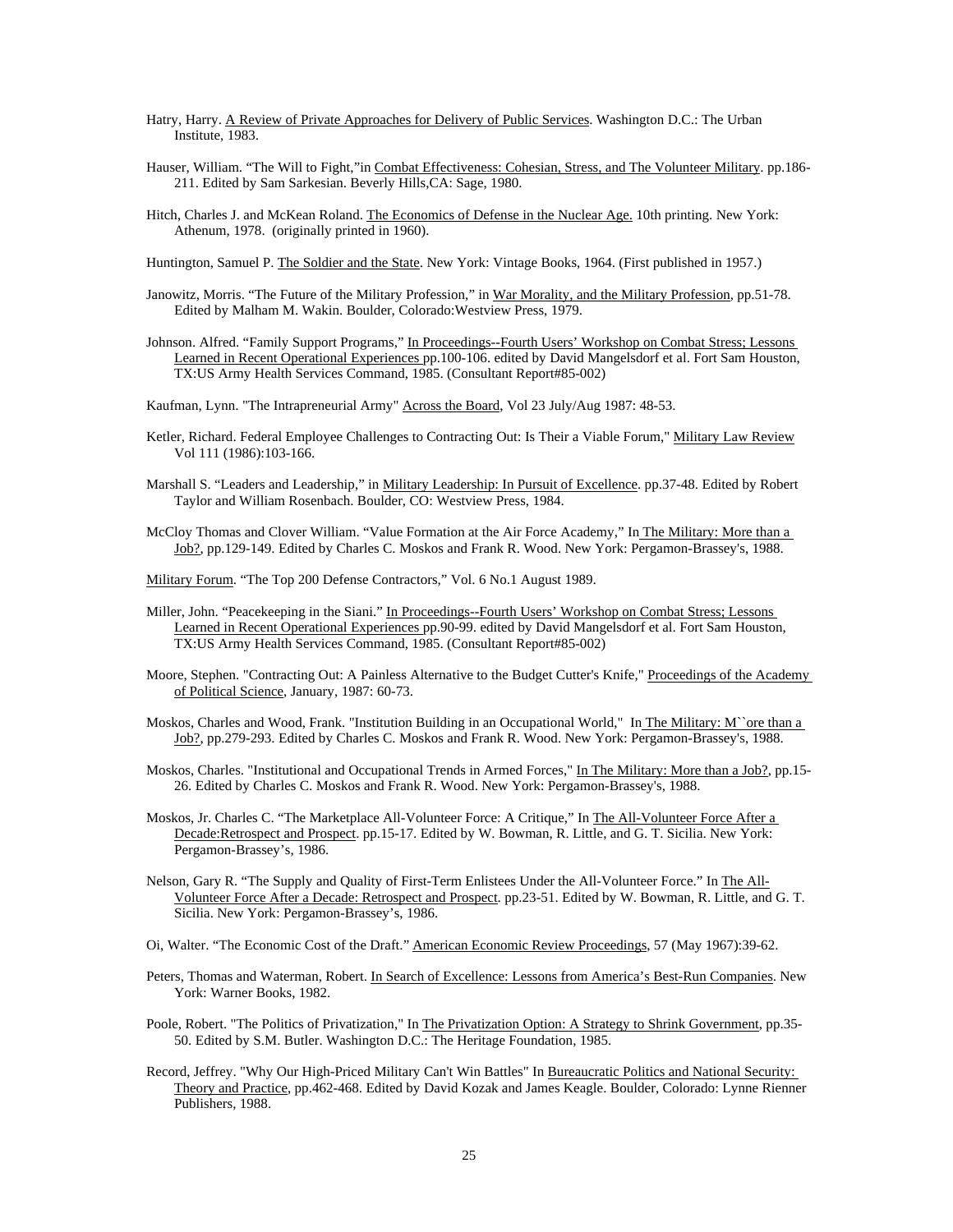- Ridgeway, Matthew. "Leadership," in Military Leadership: In Pursuit of Excellence. pp.23-32. Edited by Robert Taylor and William Rosenbach. Boulder, CO: Westview Press, 1984.
- Russel, Bill. "Circular A-76 in Procurement: The Orgin and Anguish of an Illegitimate Offspring," Government Executive Vol.17 (Jul.-Aug. 1985): 38-44.
- Ryan, John D. "Integrity," in War Morality, and the Military Profession, pp.189-190. Edited by Malham M. Wakin. Boulder, Colorado:Westview Press, 1979.
- Sarkesian, Sam C. and Gannon Thomas. "Professionalism: Problems and Challenges," in War Morality, and the Military Profession, pp.127-142. Edited by Malham M. Wakin. Boulder, Colorado:Westview Press, 1979.

Sarkesian, Sam. Beyond the Battlefield: The New Military Professionalism. New York: Pergamon Press. 1981.

- Savas, E. S. "The Efficiency of the Private Sector," In The Privatization Option: A Strategy to Shrink Government, pp.15-31. Edited by S.M. Butler. Washington D.C.: The Heritage Foundation, 1985.
- Savas, E.S. Privatization: The Key to Better Government. Chatham, New Jersey: Chatham House Publishers, Inc. 1987.
- Savas, E.S. Privatizing the Public Sector: How to Shrink Government. Chatham, New Jersey: Chatham House Publixhers Inc. 1982.
- Schneider, Robert and Bartone, Paul. "Unit Replacements: Still lost on the Road." Military Review. (September, 1989):68-75.
- Segal, David R. and Lengermann, Joseph. "Professional and Institutional Considerations," in Combat Effectiveness: Cohesion, Stress, and the Volunteer Military, pp. 154-185. Edited by Sam C. Sarkesian. Beverly Hills, CA: Sage, 1980.
- Segal, David and Segal, Mady. "Change in Military Organization," Annual Review of Sociology Vol. 9, (1983): 151- 170.
- Segal, David. "Civil Military Relations and the Mass Public," In The Military and the Problem of Legitimacy, pp.143-158. Edited by Gwyn Harries-Jenkins and Jacques van Doorn. Beverly Hills, CA: Sage, 1976.

Shields, Patricia and Hofer, Kay. "Consequences of Privatization," The Bureaucrat Winter 1988-1989 :33-37.

- Sorley III, Lewis. "Duty Honor Country: Practice and Precept," in War Morality, and the Military Profession, pp.143- 162. Edited by Malham M. Wakin. Boulder, Colorado:Westview Press, 1979.
- Stokesbury, James. "Leadership as Art," in Military Leadership: In Pursuit of Excellence. pp.5-22. Edited by Robert Taylor and William Rosenbach. Boulder, CO: Westview Press, 1984.

Stone, Deborah. Policy Paradox and Political Reason. Glenview, Illinois: Scott Foresman and Company, 1988.

- Thayer, F. C. "Professionalism: the Hard Choice," in National Security and American Society, pp. 567-570. Edited by F. N. Tager and P.S. Kronenberg, Lawrence: University of Kansas Press, 1973.
- Toynbee. A Study of History. Vol. 4, 1939.
- Turcotte, William. "Leadership versus Management," in Military Leadership: In Pursuit of Excellence. pp.105-109. Edited by Robert Taylor and William Rosenbach. Boulder, CO: Westview Press, 1984.
- U.S. General Accounting Office. Army Maintenance: General Support Units Not Prepared to Perform Wartime Missions. July 1989, GAO/NSIAD-89-183.
- U.S. General Accounting Office. OMB Circular A-76: Contracting Out Public Works Functions at Jacksonville Naval Air Station. February 1989, GAO/GGD-89-37.
- U.S. General Accounting Office. Federal Productivity: DOD's Experience in Contracting Out Commercially Available Activities. November 1988, GAO/GGD-89-6.